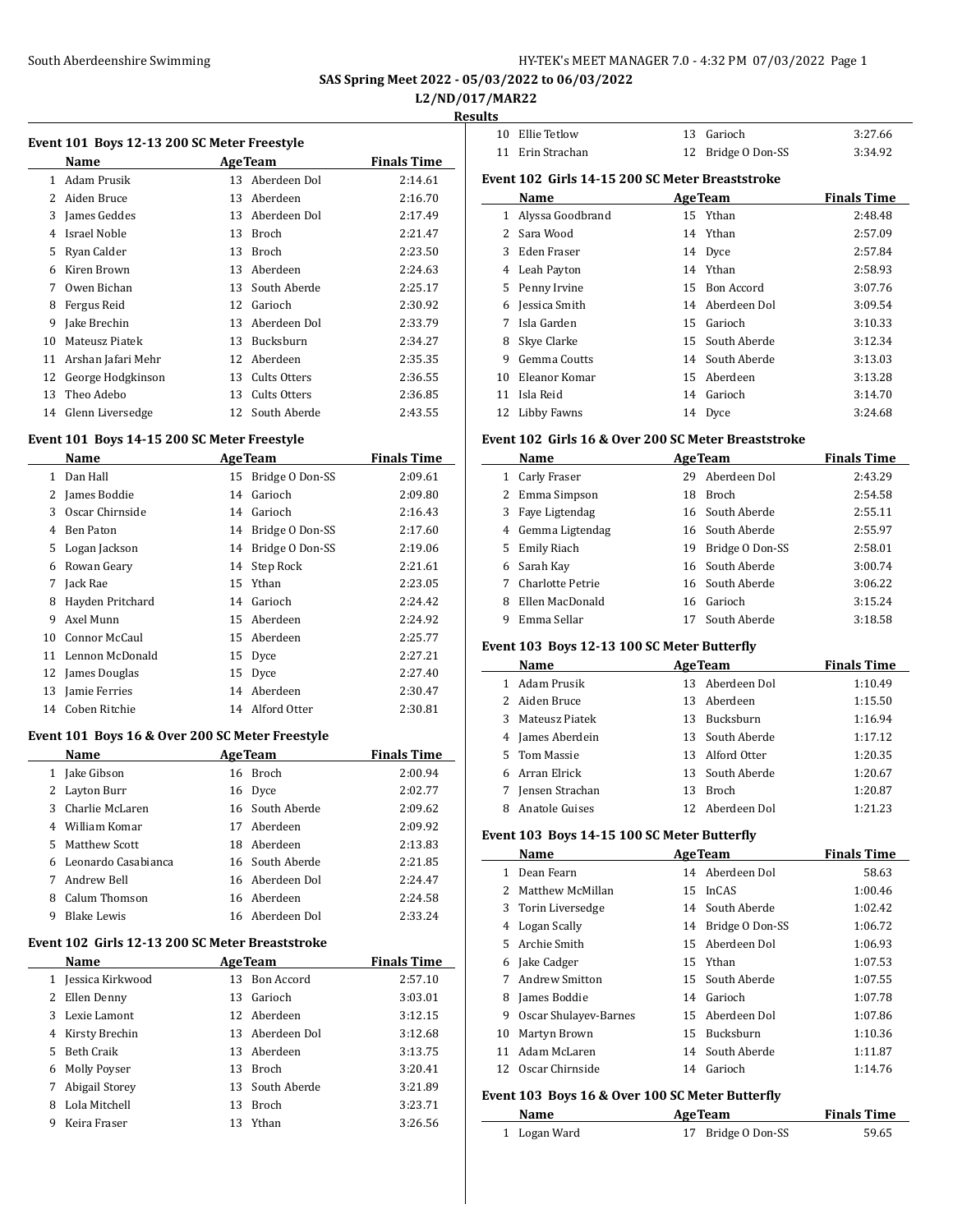**Results**

 $\overline{a}$ 

| (Event 103 Boys 16 & Over 100 SC Meter Butterfly) |                     |     |                 |                    |  |
|---------------------------------------------------|---------------------|-----|-----------------|--------------------|--|
|                                                   | Name                |     | <b>Age Team</b> | <b>Finals Time</b> |  |
| 2                                                 | Martin Snape        |     | 44 Aberdeen Dol | 59.80              |  |
| 3                                                 | Jake Gibson         | 16  | Broch           | 1:00.78            |  |
| 4                                                 | David Smith         | 29  | Aberdeen Dol    | 1:04.55            |  |
| 5.                                                | Ross Alexander      | 17  | South Aberde    | 1:04.82            |  |
| 6                                                 | Jack Lorimer        |     | 16 Ythan        | 1:05.02            |  |
| 7                                                 | Alex Clark          |     | 16 Dyce         | 1:06.30            |  |
| 8                                                 | Calum Cairney       |     | 16 Ythan        | 1:07.99            |  |
| 9                                                 | Jake Mackenzie      |     | 16 Cults Otters | 1:08.91            |  |
| 10                                                | Leonardo Casabianca |     | 16 South Aberde | 1:13.70            |  |
| 11                                                | Matthew Scott       | 18. | Aberdeen        | 1:14.62            |  |
| 12                                                | William Komar       | 17  | Aberdeen        | 1:22.85            |  |
|                                                   | Layton Burr         | 16  | Dyce            | DO                 |  |
|                                                   |                     |     |                 |                    |  |

# **Event 104 Girls 12-13 100 SC Meter Backstroke**

|              | Name                |    | <b>AgeTeam</b> | <b>Finals Time</b> |
|--------------|---------------------|----|----------------|--------------------|
| $\mathbf{1}$ | Amber Littlejohn    | 13 | Aberdeen Dol   | 1:12.68            |
| 2            | Imogen Louw         | 13 | South Aberde   | 1:14.24            |
| 3            | Jessica Kirkwood    | 13 | Bon Accord     | 1:14.42            |
| 4            | Madisyn Stuart      | 13 | Dyce           | 1:14.53            |
| 5            | Eva Smith           | 12 | Dyce           | 1:14.97            |
| 6            | Emma Jupp           | 13 | Cults Otters   | 1:15.62            |
| 7            | Leonie Bedborough   | 12 | <b>InCAS</b>   | 1:15.90            |
| 8            | Hannah Yau          | 13 | Dyce           | 1:16.65            |
| 9            | Jasmine Robertson   | 12 | Aberdeen       | 1:17.42            |
| 10           | Morgan Higgins      | 13 | Dyce           | 1:17.47            |
| 11           | Anastasia Enoch     | 13 | Dyce           | 1:18.24            |
| 12           | Summer Mo           | 13 | South Aberde   | 1:18.84            |
| 13           | Molly Poyser        | 13 | Broch          | 1:18.88            |
| 14           | Ellen Denny         | 13 | Garioch        | 1:19.37            |
| 15           | <b>Beth Craik</b>   | 13 | Aberdeen       | 1:20.13            |
|              | 16 Alanah Robertson | 13 | Aberdeen       | 1:25.63            |

# **Event 104 Girls 14-15 100 SC Meter Backstroke**

|              | Name             |    | <b>AgeTeam</b>     | <b>Finals Time</b> |
|--------------|------------------|----|--------------------|--------------------|
| $\mathbf{1}$ | Orla Myles       |    | 15 South Aberde    | 1:11.75            |
| 2            | Grace McPherson  |    | 14 Aberdeen Dol    | 1:12.12            |
| 3            | Amber Edgerton   |    | 14 Cults Otters    | 1:13.07            |
| 4            | Erin Currie      | 15 | Ythan              | 1:14.33            |
| 5            | Eilidh Gault     |    | 15 Ythan           | 1:14.36            |
| 6            | Lucy Fraser      |    | 14 Ythan           | 1:14.48            |
| 7            | Isla Garden      |    | 15 Garioch         | 1:15.45            |
| 8            | Olivia King      |    | 14 Aberdeen Dol    | 1:15.66            |
| 9            | Ailsa Clubb      | 14 | Aberdeen Dol       | 1:16.30            |
| 10           | Isla Kay         |    | 14 South Aberde    | 1:17.29            |
| 11           | Lucy Morgan      |    | 14 Bridge O Don-SS | 1:17.62            |
| 12           | Gemma Coutts     |    | 14 South Aberde    | 1:18.14            |
| 13           | Talia Williamson | 14 | South Aberde       | 1:18.24            |
| 14           | Freya Hedley     | 14 | Step Rock          | 1:19.12            |
| 15           | Evie Graham      | 14 | <b>InCAS</b>       | 1:19.39            |
| 16           | Ellie Brice      |    | 15 Alford Otter    | 1:22.87            |

# **Event 104 Girls 16 & Over 100 SC Meter Backstroke**

| Name            | <b>Age Team</b> | <b>Finals Time</b> |
|-----------------|-----------------|--------------------|
| 1 Rebecca Reid  | 20 Aberdeen     | 1:08.21            |
| 2 Caitlin Rosie | 18 South Aberde | 1:09.15            |
| 3 Natalie Bruce | 16 Broch        | 1:10.28            |

| 4   | Emily Riach     | 19 | Bridge 0 Don-SS | 1:10.31 |
|-----|-----------------|----|-----------------|---------|
| 5.  | Faith Yuda      | 17 | Aberdeen Dol    | 1:10.34 |
| 6   | Katy Campbell   |    | 16 Aberdeen Dol | 1:11.54 |
| 7   | Eilidh McKelvie |    | 16 InCAS        | 1:12.70 |
| 8   | Casey Drummond  |    | 16 InCAS        | 1:12.99 |
| 9   | Maya Reynard    | 17 | Aberdeen Dol    | 1:13.81 |
| 10  | Sophie Adair    |    | 16 South Aberde | 1:14.07 |
| 11  | Amelia Wood     |    | 16 Alford Otter | 1:15.67 |
| 12. | Laura Reece     |    | 16 Aberdeen Dol | 1:15.80 |
| 13  | Hannah Ross     | 17 | South Aberde    | 1:15.89 |
| 14  | Faye Ligtendag  | 16 | South Aberde    | 1:16.28 |
| 15  | Jessica Riach   | 17 | Ythan           | 1:16.57 |
| 16  | Emma Sellar     | 17 | South Aberde    | 1:18.97 |
|     |                 |    |                 |         |

# **Event 105 Boys 50 SC Meter Breaststroke**

|        | Name                     | <b>AgeTeam</b>  |                     | <b>Finals Time</b> |
|--------|--------------------------|-----------------|---------------------|--------------------|
| 1      | Martin Snape             | 44              | Aberdeen Dol        | 30.77              |
| 2      | Logan Ward               | 17              | Bridge O Don-SS     | 32.28              |
| 3      | Niall McLeod             | 28              | Aberdeen Dol        | 32.29              |
| 4      | Jack Lorimer             | 16              | Ythan               | 32.31              |
| 5      | Torin Liversedge         | 14              | South Aberde        | 32.58              |
| 6      | Jake Gibson              | 16              | <b>Broch</b>        | 33.03              |
| 7      | Matthew McMillan         | 15              | <b>InCAS</b>        | 33.20              |
| 8      | Jake Mackenzie           | 16              | <b>Cults Otters</b> | 33.27              |
| 9      | Dean Fearn               | 14              | Aberdeen Dol        | 34.03              |
| 10     | Ross Alexander           | 17              | South Aberde        | 34.30              |
| 11     | Andrew Bell              | 16              | Aberdeen Dol        | 34.57              |
| 12     | Alex Clark               | 16              | Dyce                | 34.59              |
| 13     | David Smith              | 29              | Aberdeen Dol        | 34.96              |
| 14     | Archie Smith             | 15              | Aberdeen Dol        | 34.97              |
| $15 -$ | Connor Christoforos      | 14              | Aberdeen Dol        | 35.16              |
| 16     | William Komar            | 17              | Aberdeen            | 35.55              |
| 17     | <b>Finlay Low</b>        | 15              | Ythan               | 35.61              |
| 18     | Jack Rae                 | 15              | Ythan               | 36.12              |
|        | 19 Oscar Shulayev-Barnes | 15 <sup>7</sup> | Aberdeen Dol        | 36.45              |
| 20     | Nathaniel Inkson         | 17              | Aberdeen Dol        | 36.73              |
| 21     | Hayden Pritchard         | 14              | Garioch             | 36.97              |
| 22     | James Boddie             | 14              | Garioch             | 37.19              |
| 23     | <b>Ben Paton</b>         | 14              | Bridge O Don-SS     | 37.23              |
| 24     | Calum Cairney            | 16              | Ythan               | 37.26              |
| 25     | Jake Cadger              | 15              | Ythan               | 37.39              |
| 26     | Vilmos Ratkos            | 14              | South Aberde        | 37.51              |
| 27     | Daniel Salamibakhsh      |                 | 14 Cults Otters     | 37.61              |
| 28     | George Hodgkinson        | 13              | <b>Cults Otters</b> | 38.15              |
| $*29$  | <b>Israel Noble</b>      | 13              | <b>Broch</b>        | 38.40              |
| $*29$  | Yassin Rashwan           | 15              | Aberdeen Dol        | 38.40              |
| 31     | Logan Scally             | 14              | Bridge O Don-SS     | 38.78              |
| 32     | Oscar Chirnside          | 14              | Garioch             | 39.10              |
| 33     | Theo Adebo               | 13              | Cults Otters        | 39.40              |
| 34     | James Douglas            | 15              | Dyce                | 40.26              |

## **Event 106 Girls 50 SC Meter Butterfly**

 $\overline{\phantom{0}}$ 

| Name           | <b>AgeTeam</b>  | <b>Finals Time</b> |
|----------------|-----------------|--------------------|
| Isla Yule      | 17 South Aberde | 29.14              |
| 2 Faith Yuda   | 17 Aberdeen Dol | 30.08              |
| 3 Maya Reynard | 17 Aberdeen Dol | 30.50              |
| Kirsty Brechin | 13 Aberdeen Dol | 30.73              |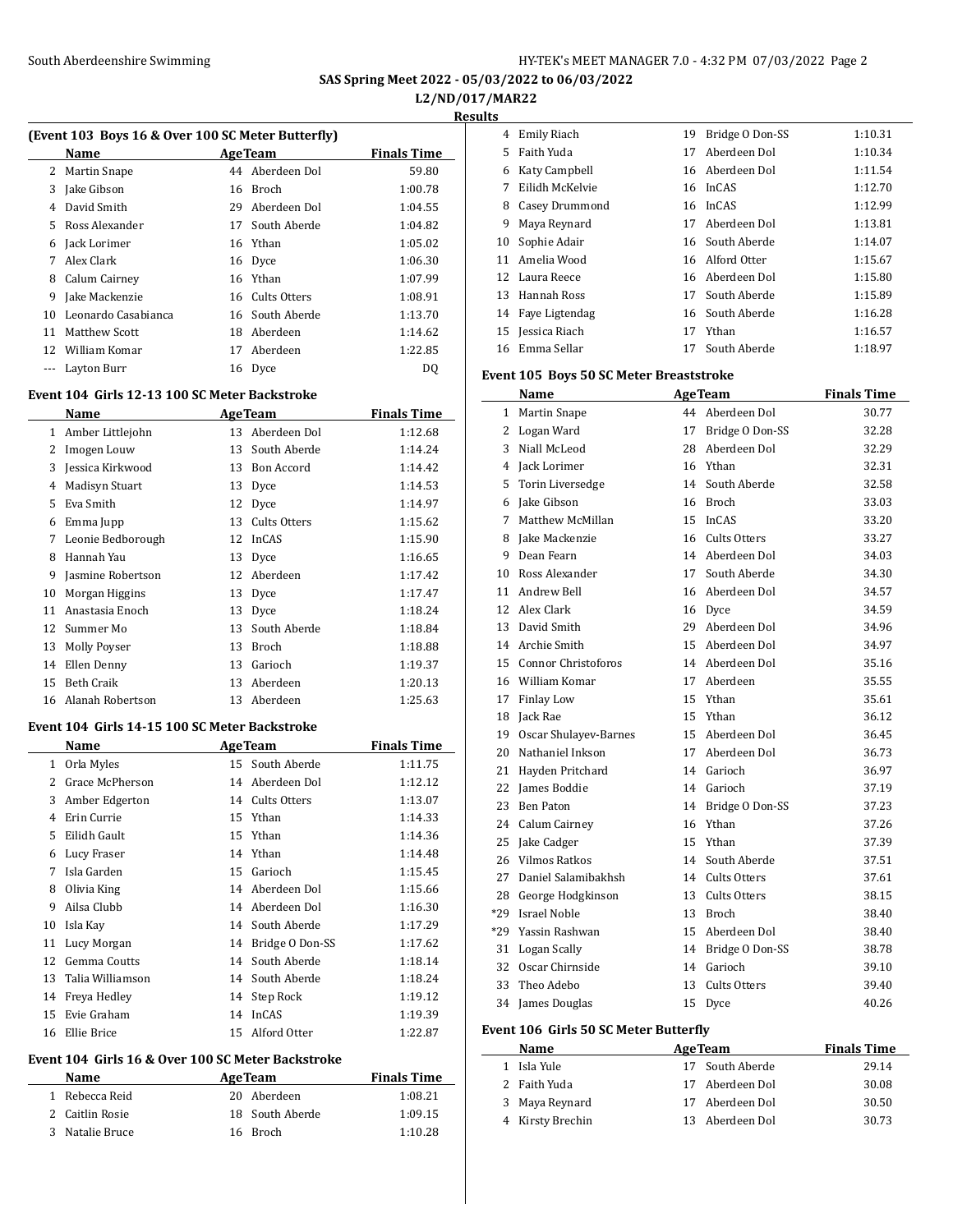# South Aberdeenshire Swimming Supervisory of the HY-TEK's MEET MANAGER 7.0 - 4:32 PM 07/03/2022 Page 3

**SAS Spring Meet 2022 - 05/03/2022 to 06/03/2022**

**L2/ND/017/MAR22**

| (Event 106 Girls 50 SC Meter Butterfly) |                      |    |                    |                    |  |  |
|-----------------------------------------|----------------------|----|--------------------|--------------------|--|--|
|                                         | Name                 |    | <b>AgeTeam</b>     | <b>Finals Time</b> |  |  |
| 5                                       | Melana Louw          | 16 | South Aberde       | 31.14              |  |  |
| 6                                       | Rebecca Reid         |    | 20 Aberdeen        | 31.18              |  |  |
| 7                                       | <b>Caitlin Rosie</b> | 18 | South Aberde       | 31.22              |  |  |
| 8                                       | Ella Chalmers        |    | 15 Ythan           | 31.32              |  |  |
| 9                                       | Alice Hall           |    | 15 South Aberde    | 31.50              |  |  |
| 10                                      | Isabella Abernethy   |    | 14 Aberdeen Dol    | 31.68              |  |  |
| 11                                      | Natalie Bruce        |    | 16 Broch           | 31.73              |  |  |
| 12                                      | Alyssa Goodbrand     |    | 15 Ythan           | 31.93              |  |  |
| 13                                      | Faye Ligtendag       |    | 16 South Aberde    | 31.96              |  |  |
| 14                                      | Eilidh Gault         |    | 15 Ythan           | 32.05              |  |  |
| 15                                      | Kate Cassidy         |    | 17 Dyce            | 32.22              |  |  |
| 16                                      | <b>Emily Riach</b>   | 19 | Bridge O Don-SS    | 32.39              |  |  |
| 17                                      | Gemma Ligtendag      | 16 | South Aberde       | 32.45              |  |  |
| 18                                      | Faye Hunter          | 15 | <b>InCAS</b>       | 32.82              |  |  |
| 19                                      | Madisyn Stuart       | 13 | Dyce               | 33.01              |  |  |
| 20                                      | Hannah Morrison      | 16 | South Aberde       | 33.06              |  |  |
| 21                                      | Orla Myles           |    | 15 South Aberde    | 33.31              |  |  |
| 22                                      | Erin Currie          |    | 15 Ythan           | 33.32              |  |  |
| 23                                      | Ellen Denny          |    | 13 Garioch         | 33.39              |  |  |
| 24                                      | Amelia Wood          |    | 16 Alford Otter    | 33.49              |  |  |
| 25                                      | Mhairi Alexander     |    | 15 South Aberde    | 33.58              |  |  |
| 26                                      | Aleisha Lyon         |    | 13 Aberdeen Dol    | 33.65              |  |  |
| 27                                      | Olivia King          |    | 14 Aberdeen Dol    | 33.74              |  |  |
| 28                                      | Sophie Ingram        |    | 17 InCAS           | 33.87              |  |  |
| 29                                      | Natalia Szczesna     |    | 15 Aberdeen Dol    | 33.89              |  |  |
| *30                                     | Reilly Brosnan       |    | 16 Ythan           | 34.26              |  |  |
| $*30$                                   | Emma Sellar          | 17 | South Aberde       | 34.26              |  |  |
| 32                                      | Lucy Fraser          |    | 14 Ythan           | 34.31              |  |  |
| 33                                      | Morgan Higgins       | 13 | Dyce               | 34.35              |  |  |
| 34                                      | Eilidh McKelvie      |    | 16 InCAS           | 34.37              |  |  |
| 35                                      | Amber Littlejohn     |    | 13 Aberdeen Dol    | 34.39              |  |  |
| 36                                      | Isla Garden          |    | 15 Garioch         | 34.49              |  |  |
| 37                                      | Lucy Morgan          |    | 14 Bridge O Don-SS | 34.64              |  |  |
| 38                                      | Jessica Kirkwood     |    | 13 Bon Accord      | 34.71              |  |  |
| *39                                     | Lorna Cook           | 17 | Dyce               | 34.93              |  |  |
| *39                                     | Sara Wood            | 14 | Ythan              | 34.93              |  |  |
| 41                                      | Eva Smith            | 12 | Dyce               | 35.05              |  |  |
| 42                                      | Ellen MacDonald      | 16 | Garioch            | 35.07              |  |  |
| 43                                      | Isla Reid            | 14 | Garioch            | 35.23              |  |  |
| 44                                      | Laura Reece          | 16 | Aberdeen Dol       | 35.26              |  |  |
| 45                                      | Ellie Brice          | 15 | Alford Otter       | 35.48              |  |  |
| 46                                      | Freya Hedley         | 14 | Step Rock          | 35.57              |  |  |
| 47                                      | Evie Graham          | 14 | <b>InCAS</b>       | 37.13              |  |  |
| ---                                     | Sophie Adair         | 16 | South Aberde       | DQ                 |  |  |

# **Event 107 Boys 12-13 200 SC Meter IM**

 $\overline{a}$ 

|      | Name              |    | <b>AgeTeam</b>  | <b>Finals Time</b> |
|------|-------------------|----|-----------------|--------------------|
|      | Aiden Bruce       |    | 13 Aberdeen     | 2:29.62            |
|      | 2 Israel Noble    | 13 | Broch           | 2:40.83            |
|      | 3 Owen Bichan     |    | 13 South Aberde | 2:41.86            |
|      | 4 Arran Elrick    |    | 13 South Aberde | 2:44.98            |
| $*5$ | Kiren Brown       |    | 13 Aberdeen     | 2:49.04            |
| *5   | James Aberdein    |    | 13 South Aberde | 2:49.04            |
| 7    | Euan Murphy       | 13 | Ythan           | 2:50.24            |
|      | <b>Tom Massie</b> |    | 13 Alford Otter | 2:52.12            |
|      |                   |    |                 |                    |

| 9 Fergus Reid         | 12 Garioch  | 2:52.74 |
|-----------------------|-------------|---------|
| 10 Ryan Calder        | 13 Broch    | 2:53.31 |
| 11 Jensen Strachan    | 13 Broch    | 2:56.20 |
| 12 Arshan Jafari Mehr | 12 Aberdeen | 3:02.72 |

# **Event 107 Boys 14-15 200 SC Meter IM**

|                 | Name                  | <b>AgeTeam</b> |                  | <b>Finals Time</b> |
|-----------------|-----------------------|----------------|------------------|--------------------|
| 1.              | Dean Fearn            | 14             | Aberdeen Dol     | 2:17.94            |
| 2               | Dan Hall              | 15             | Bridge 0 Don-SS  | 2:26.14            |
| 3               | James Boddie          | 14             | Garioch          | 2:26.58            |
| 4               | Logan Jackson         | 14             | Bridge O Don-SS  | 2:28.61            |
| 5.              | Andrew Smitton        | 15             | South Aberde     | 2:29.18            |
| 6               | <b>Ben Paton</b>      | 14             | Bridge 0 Don-SS  | 2:33.99            |
| 7               | Martyn Brown          | 15             | <b>Bucksburn</b> | 2:34.38            |
| 8               | Oscar Shulayev-Barnes |                | 15 Aberdeen Dol  | 2:36.68            |
| 9               | Oscar Chirnside       | 14             | Garioch          | 2:37.25            |
| 10              | Daniel Salamibakhsh   |                | 14 Cults Otters  | 2:40.12            |
| 11              | Yassin Rashwan        | 15             | Aberdeen Dol     | 2:40.18            |
| 12 <sup>1</sup> | Adam McLaren          |                | 14 South Aberde  | 2:40.37            |
| 13              | Rowan Geary           |                | 14 Step Rock     | 2:40.50            |
| 14              | Alex Wright           | 14             | South Aberde     | 2:40.93            |
| 15              | Hayden Pritchard      | 14             | Garioch          | 2:44.35            |

# **Event 107 Boys 16 & Over 200 SC Meter IM**

| <b>Name</b>           | <b>AgeTeam</b>  | <b>Finals Time</b> |
|-----------------------|-----------------|--------------------|
| 1 Jake Gibson         | 16 Broch        | 2:16.93            |
| 2 Charlie McLaren     | 16 South Aberde | 2:24.12            |
| 3 Niall McLeod        | 28 Aberdeen Dol | 2:24.73            |
| 4 Ciaran Hayes        | 16 Aberdeen     | 2:28.51            |
| 5 Leonardo Casabianca | 16 South Aberde | 2:41.37            |
| 6 Nathaniel Inkson    | Aberdeen Dol    | 2:43.84            |

# **Event 108 Girls 400 SC Meter Freestyle**

|    | Name<br><b>AgeTeam</b> |    |              | <b>Finals Time</b> |
|----|------------------------|----|--------------|--------------------|
| 1  | Isla Yule              | 17 | South Aberde | 4:33.08            |
| 2  | Carly Fraser           | 29 | Aberdeen Dol | 4:48.95            |
| 3  | Kate Cassidy           | 17 | Dyce         | 4:51.29            |
| 4  | Ella Chalmers          | 15 | Ythan        | 4:52.22            |
| 5  | Hannah Morrison        | 16 | South Aberde | 4:53.90            |
| 6  | Melana Louw            | 16 | South Aberde | 4:57.76            |
| 7  | Alice Hall             | 15 | South Aberde | 4:58.47            |
| 8  | Eden Fraser            | 14 | Dyce         | 4:58.65            |
| 9  | Ellen MacDonald        | 16 | Garioch      | 5:01.28            |
| 10 | Natalia Szczesna       | 15 | Aberdeen Dol | 5:04.04            |
| 11 | Katy Campbell          | 16 | Aberdeen Dol | 5:04.30            |
| 12 | Amber Edgerton         | 14 | Cults Otters | 5:04.42            |
| 13 | Emma Jupp              | 13 | Cults Otters | 5:04.49            |
| 14 | Hannah Ross            | 17 | South Aberde | 5:07.73            |
| 15 | Freya Hedley           | 14 | Step Rock    | 5:09.65            |
| 16 | Ellen Denny            | 13 | Garioch      | 5:11.05            |
| 17 | <b>Jessica Smith</b>   | 14 | Aberdeen Dol | 5:11.45            |
| 18 | Sarah Kay              | 16 | South Aberde | 5:15.58            |
| 19 | Isla Garden            | 15 | Garioch      | 5:17.42            |
| 20 | Isla Reid              | 14 | Garioch      | 5:18.90            |
| 21 | Imogen Louw            | 13 | South Aberde | 5:21.98            |
| 22 | Charlotte Petrie       | 16 | South Aberde | 5:22.37            |
| 23 | Olivia King            | 14 | Aberdeen Dol | 5:22.62            |
| 24 | Ellie Tetlow           | 13 | Garioch      | 5:23.64            |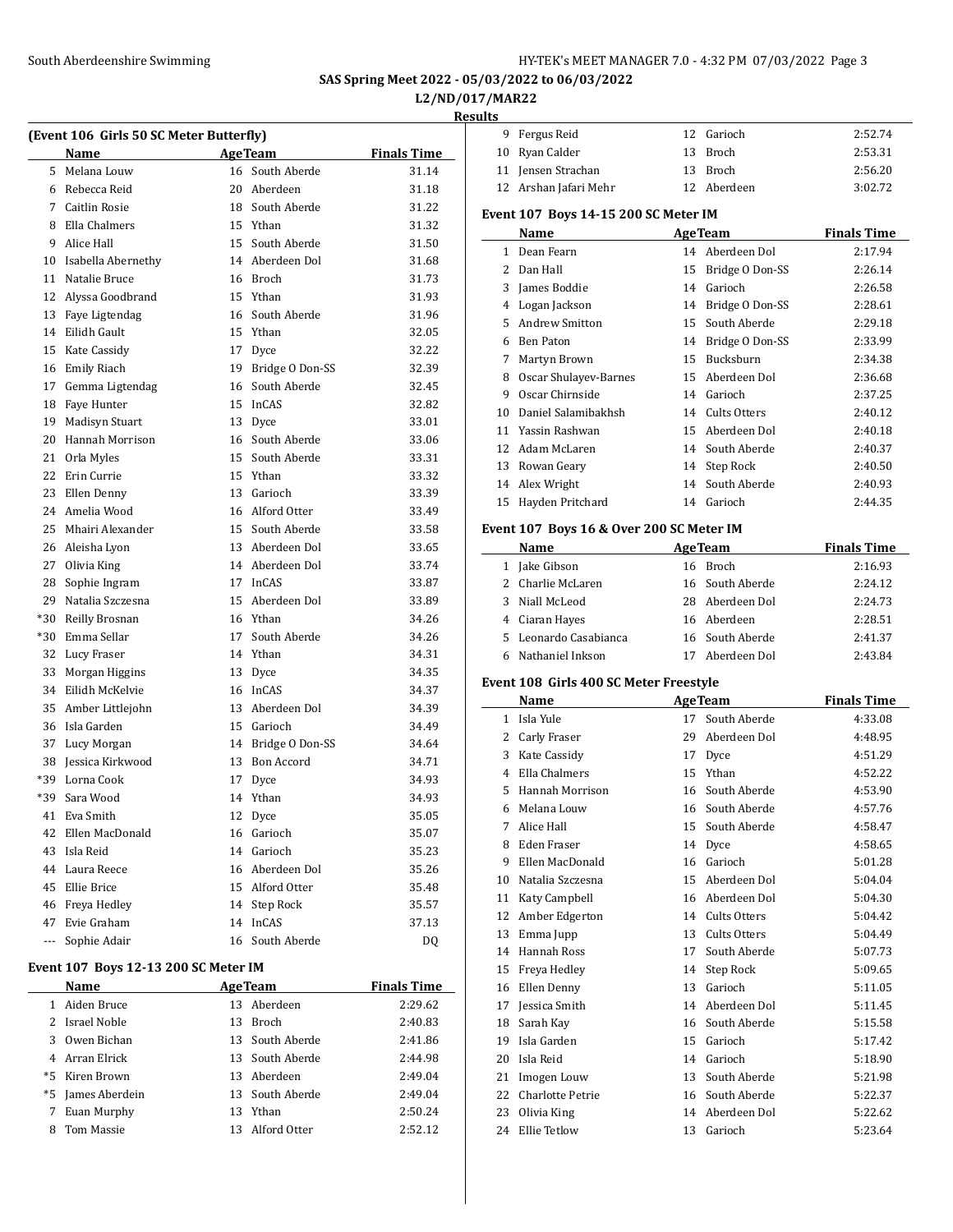## South Aberdeenshire Swimming HY-TEK's MEET MANAGER 7.0 - 4:32 PM 07/03/2022 Page 4

**SAS Spring Meet 2022 - 05/03/2022 to 06/03/2022**

# **L2/ND/017/MAR22**

**Results**

|    |                                              |    |                     | ĸ                  |  |  |  |
|----|----------------------------------------------|----|---------------------|--------------------|--|--|--|
|    | (Event 108 Girls 400 SC Meter Freestyle)     |    |                     |                    |  |  |  |
|    | Name                                         |    | <b>AgeTeam</b>      | <b>Finals Time</b> |  |  |  |
| 25 | Grace McPherson                              | 14 | Aberdeen Dol        | 5:23.90            |  |  |  |
| 26 | Alyssa Robertson                             | 15 | Aberdeen            | 5:25.48            |  |  |  |
| 27 | Hannah Yau                                   | 13 | Dyce                | 5:25.83            |  |  |  |
| 28 | Jessica Riach                                | 17 | Ythan               | 5:29.93            |  |  |  |
| 29 | Molly Poyser                                 | 13 | Broch               | 5:30.47            |  |  |  |
| 30 | Libby Fawns                                  | 14 | Dyce                | 5:32.75            |  |  |  |
|    | Event 201 Boys 12-13 200 SC Meter Backstroke |    |                     |                    |  |  |  |
|    | Name                                         |    | <b>Age Team</b>     | <b>Finals Time</b> |  |  |  |
| 1  | James Geddes                                 | 13 | Aberdeen Dol        | 2:27.23            |  |  |  |
| 2  | Adam Prusik                                  | 13 | Aberdeen Dol        | 2:29.98            |  |  |  |
| 3  | Israel Noble                                 | 13 | Broch               | 2:37.46            |  |  |  |
| 4  | Kai Fearn                                    | 12 | South Aberde        | 2:41.90            |  |  |  |
| 5  | Jake Brechin                                 | 13 | Aberdeen Dol        | 2:43.77            |  |  |  |
| 6  | Glenn Liversedge                             | 12 | South Aberde        | 2:44.38            |  |  |  |
| 7  | Ryan Calder                                  | 13 | Broch               | 2:46.27            |  |  |  |
| 8  | Theo Adebo                                   | 13 | <b>Cults Otters</b> | 2:47.37            |  |  |  |

# Theo Adebo 13 Cults Otters 2:47.37 Euan Murphy 13 Ythan 2:48.48 Matthew Herbert 13 South Aberde 2:49.69 Fergus Reid 12 Garioch 2:50.25 Nebi Senguler 12 Wick 2:51.88 13 Struan Paton 13 Bridge O Don-SS 2:53.22 Arthur Templeton 12 Aberdeen 2:56.35

# **Event 201 Boys 14-15 200 SC Meter Backstroke**

 $\overline{\phantom{a}}$ 

 $\overline{\phantom{0}}$ 

|    | Name                  |    | <b>AgeTeam</b>  | <b>Finals Time</b> |
|----|-----------------------|----|-----------------|--------------------|
| 1  | Dean Fearn            | 14 | Aberdeen Dol    | 2:14.95            |
| 2  | Logan Jackson         | 14 | Bridge O Don-SS | 2:17.30            |
| 3  | Andrew Smitton        | 15 | South Aberde    | 2:21.92            |
| 4  | Oscar Chirnside       | 14 | Garioch         | 2:29.46            |
| 5. | Archie Smith          |    | 15 Aberdeen Dol | 2:29.61            |
| 6  | James Boddie          | 14 | Garioch         | 2:29.66            |
| 7  | Irvine Ward           | 15 | Bridge O Don-SS | 2:32.05            |
| 8  | Ruaridh MacIver       | 14 | South Aberde    | 2:32.66            |
| 9  | Oscar Shulayev-Barnes | 15 | Aberdeen Dol    | 2:39.33            |
| 10 | Axel Munn             | 15 | Aberdeen        | 2:39.42            |
| 11 | Alex Wright           |    | 14 South Aberde | 2:41.57            |
| 12 | Yassin Rashwan        | 15 | Aberdeen Dol    | 2:46.76            |
| 13 | Coben Ritchie         |    | 14 Alford Otter | 2:50.92            |
|    | Hayden Pritchard      | 14 | Garioch         | DQ                 |

# **Event 201 Boys 16 & Over 200 SC Meter Backstroke**

| <b>Name</b>     | <b>AgeTeam</b>  | <b>Finals Time</b> |
|-----------------|-----------------|--------------------|
| 1 William Komar | 17 Aberdeen     | 2:27.06            |
| 2 David Smith   | 29 Aberdeen Dol | 2:28.07            |
| 3 Calum Thomson | 16 Aberdeen     | 2:36.61            |

## **Event 202 Girls 12-13 200 SC Meter Butterfly**

|    | Name                |    | <b>AgeTeam</b>  | <b>Finals Time</b> |
|----|---------------------|----|-----------------|--------------------|
|    | Kirsty Brechin      |    | 13 Aberdeen Dol | 2:40.69            |
|    | 2 Morgan Higgins    |    | 13 Dyce         | 3:00.07            |
| 3. | Eva Smith           |    | 12 Dyce         | 3:04.24            |
|    | Ellie Tetlow        |    | 13 Garioch      | 3:09.99            |
|    | 5 Jessica Kirkwood  |    | 13 Bon Accord   | 3:10.04            |
|    | Elizabeth McWilliam | 13 | Garioch         | 3:27.96            |
|    | Katy Tweedie        |    | 12 Garioch      | 3:36.61            |

| աւա                                          |                                                          |    |                           |                    |  |  |  |
|----------------------------------------------|----------------------------------------------------------|----|---------------------------|--------------------|--|--|--|
|                                              | 8 Eve Flett                                              |    | 13 Bridge O Don-SS        | 3:37.54            |  |  |  |
|                                              | Event 202 Girls 14-15 200 SC Meter Butterfly             |    |                           |                    |  |  |  |
| <b>AgeTeam</b><br><b>Finals Time</b><br>Name |                                                          |    |                           |                    |  |  |  |
|                                              | 1 Alyssa Goodbrand                                       |    | 15 Ythan                  | 2:35.51            |  |  |  |
|                                              | 2 Natalia Szczesna                                       |    | 15 Aberdeen Dol           | 2:52.12            |  |  |  |
|                                              | 3 Isla Kay                                               |    | 14 South Aberde           | 2:55.31            |  |  |  |
|                                              | 4 Lucy Morgan                                            |    | 14 Bridge O Don-SS        | 2:56.79            |  |  |  |
|                                              | 5 Marla Carmichael                                       |    | 14 Aberdeen               | 3:00.97            |  |  |  |
|                                              | 6 Gemma Coutts                                           |    | 14 South Aberde           | 3:01.52            |  |  |  |
| 7                                            | Isla Reid                                                |    | 14 Garioch                | 3:05.47            |  |  |  |
|                                              | Lia Kari                                                 |    | 14 South Aberde           | DQ                 |  |  |  |
|                                              |                                                          |    |                           |                    |  |  |  |
|                                              | Event 202 Girls 16 & Over 200 SC Meter Butterfly<br>Name |    |                           | <b>Finals Time</b> |  |  |  |
|                                              |                                                          |    | <b>AgeTeam</b><br>17 Dyce | 2:29.97            |  |  |  |
|                                              | 1 Kate Cassidy<br>2 Melana Louw                          |    | 16 South Aberde           | 2:35.27            |  |  |  |
|                                              |                                                          |    |                           |                    |  |  |  |
|                                              | 3 Rebecca Reid                                           |    | 20 Aberdeen               | 2:41.61            |  |  |  |
|                                              | 4 Faye Ligtendag                                         |    | 16 South Aberde           | 2:44.02            |  |  |  |
|                                              | 5 Emily Riach                                            |    | 19 Bridge O Don-SS        | 2:47.84            |  |  |  |
|                                              | 6 Ellen MacDonald                                        |    | 16 Garioch                | 2:48.86            |  |  |  |
| 7                                            | Jessica Rhodes                                           | 17 | Aberdeen                  | 2:58.67            |  |  |  |
| 8                                            | Reilly Brosnan                                           |    | 16 Ythan                  | 3:01.26            |  |  |  |
|                                              | Event 203 Boys 12-13 100 SC Meter Breaststroke           |    |                           |                    |  |  |  |
|                                              | Name                                                     |    | <b>AgeTeam</b>            | <b>Finals Time</b> |  |  |  |
|                                              | 1 Aiden Bruce                                            |    | 13 Aberdeen               | 1:19.19            |  |  |  |
|                                              | 2 Arran Elrick                                           |    | 13 South Aberde           | 1:23.95            |  |  |  |
|                                              | 3 Israel Noble                                           |    | 13 Broch                  | 1:25.15            |  |  |  |
|                                              | 4 George Hodgkinson                                      |    | 13 Cults Otters           | 1:27.01            |  |  |  |
|                                              | 5 James Aberdein                                         |    | 13 South Aberde           | 1:27.93            |  |  |  |
|                                              | 6 Theo Adebo                                             |    | 13 Cults Otters           | 1:29.26            |  |  |  |
|                                              | 7 Fergus Reid                                            |    | 12 Garioch                | 1:30.02            |  |  |  |
| 8                                            | Matthew Herbert                                          |    | 13 South Aberde           | 1:30.23            |  |  |  |
|                                              | 9 Kai Fearn                                              |    | 12 South Aberde           | 1:30.40            |  |  |  |
|                                              | 10 Jensen Strachan                                       |    | 13 Broch                  | 1:31.13            |  |  |  |
|                                              | 11 Jake Brechin                                          |    | 13 Aberdeen Dol           | 1:32.24            |  |  |  |
|                                              | 12 Arshan Jafari Mehr                                    |    | 12 Aberdeen               | 1:33.07            |  |  |  |
| 13                                           | Kiren Brown                                              | 13 | Aberdeen                  | 1:33.97            |  |  |  |
| 14                                           | Duncan Currie                                            | 13 | Cults Otters              | 1:34.64            |  |  |  |
|                                              | 15 Lucas Snowdon                                         |    | 12 Aberdeen               | 1:34.72            |  |  |  |
|                                              | 16 Mehrad Alemian                                        |    | 12 Aberdeen               | 1:34.96            |  |  |  |
|                                              | 17 Arthur Templeton                                      |    | 12 Aberdeen               | 1:40.55            |  |  |  |
|                                              | Event 203 Boys 14-15 100 SC Meter Breaststroke           |    |                           |                    |  |  |  |
|                                              | Name                                                     |    | <b>AgeTeam</b>            | <b>Finals Time</b> |  |  |  |
| $\mathbf{1}$                                 | Matthew McMillan                                         |    | 15 InCAS                  | 1:11.67            |  |  |  |
|                                              | 2 Dean Fearn                                             | 14 | Aberdeen Dol              | 1:15.61            |  |  |  |
|                                              | 3 Finlay Low                                             | 15 | Ythan                     | 1:16.78            |  |  |  |
|                                              | 4 Connor Christoforos                                    |    | 14 Aberdeen Dol           | 1:17.73            |  |  |  |
|                                              | 5 Dan Hall                                               |    | 15 Bridge O Don-SS        | 1:18.92            |  |  |  |
|                                              | 6 Ben Paton                                              | 14 | Bridge O Don-SS           | 1:19.16            |  |  |  |
|                                              |                                                          |    |                           |                    |  |  |  |
|                                              | 7 Jack Rae                                               | 15 | Ythan                     | 1:20.63            |  |  |  |
|                                              | 8 Archie Smith                                           | 15 | Aberdeen Dol              | 1:21.38            |  |  |  |
|                                              | 9 Adam McLaren                                           |    | 14 South Aberde           | 1:21.54            |  |  |  |

#### J.

| 8 Archie Smith | 15 Aberdeen Dol |
|----------------|-----------------|
| 9 Adam McLaren | 14 South Aberde |

| 10 James Boddie     | 14 Garioch | 1:21.64 |
|---------------------|------------|---------|
| 11 Hayden Pritchard | 14 Garioch | 1:21.88 |
| 12 Jake Cadger      | 15 Ythan   | 1:22.39 |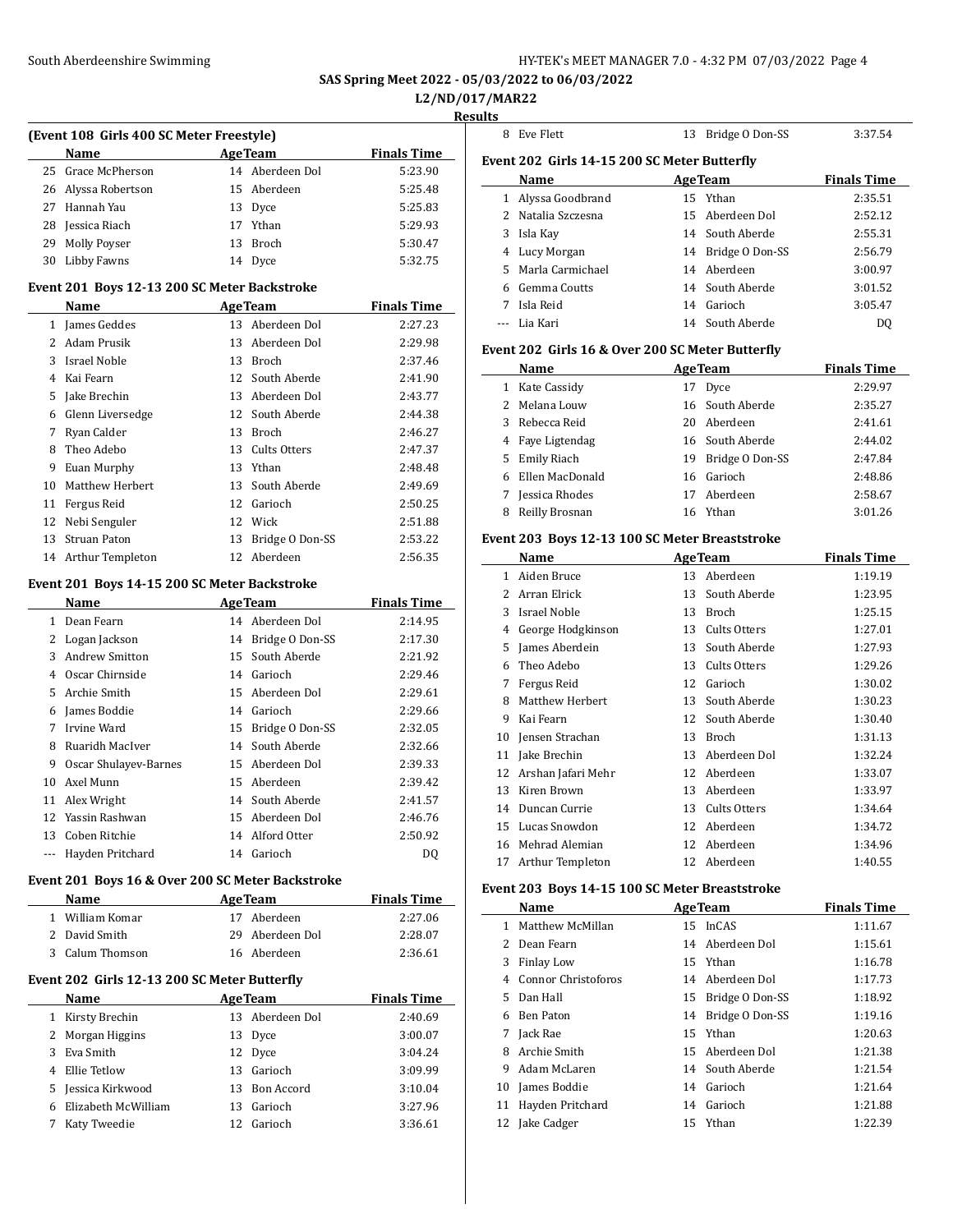**Results**

|    |                                                          |                |                    |                    | <b>Resul</b> |
|----|----------------------------------------------------------|----------------|--------------------|--------------------|--------------|
|    | (Event 203 Boys 14-15 100 SC Meter Breaststroke)<br>Name |                | <b>AgeTeam</b>     | <b>Finals Time</b> |              |
|    | 13 Oscar Shulayev-Barnes                                 |                | 15 Aberdeen Dol    | 1:22.61            |              |
|    | 14 Daniel Salamibakhsh                                   |                | 14 Cults Otters    | 1:23.26            |              |
|    | 15 Vilmos Ratkos                                         |                | 14 South Aberde    | 1:23.31            |              |
|    | 16 Oscar Chirnside                                       |                | 14 Garioch         | 1:24.64            |              |
|    | 17 Ruaridh MacIver                                       |                | 14 South Aberde    | 1:25.23            |              |
| 18 | Martyn Brown                                             |                | 15 Bucksburn       | 1:25.87            |              |
|    |                                                          |                |                    |                    |              |
|    | Event 203 Boys 16 & Over 100 SC Meter Breaststroke       |                |                    |                    |              |
|    | Name                                                     | <b>AgeTeam</b> |                    | <b>Finals Time</b> |              |
|    | 1 Logan Ward                                             |                | 17 Bridge O Don-SS | 1:10.37            |              |
|    | 2 Niall McLeod                                           |                | 28 Aberdeen Dol    | 1:12.31            |              |
| 3  | Jack Lorimer                                             |                | 16 Ythan           | 1:13.60            |              |
|    | 4 Jake Mackenzie                                         |                | 16 Cults Otters    | 1:14.22            |              |
|    | 5 Ciaran Hayes                                           |                | 16 Aberdeen        | 1:15.98            |              |
|    | 6 William Komar                                          |                | 17 Aberdeen        | 1:17.11            |              |
| 7  | Andrew Bell                                              |                | 16 Aberdeen Dol    | 1:18.38            |              |
| 8  | Alex Clark                                               |                | 16 Dyce            | 1:18.95            | E            |
|    | 9 Charlie McLaren                                        |                | 16 South Aberde    | 1:20.39            |              |
|    | 10 Calum Cairney                                         |                | 16 Ythan           | 1:22.99            |              |
|    | 11 Nathaniel Inkson                                      |                | 17 Aberdeen Dol    | 1:23.56            |              |
|    | 12 Matthew Scott                                         |                | 18 Aberdeen        | 1:25.35            |              |
|    | 13 Calum Thomson                                         |                | 16 Aberdeen        | 1:26.50            |              |
|    | Event 204 Girls 12-13 100 SC Meter Freestyle             |                |                    |                    |              |
|    | Name                                                     |                | Age Team           | <b>Finals Time</b> |              |
|    | 1 Leonie Bedborough                                      |                | 12 InCAS           | 1:06.48            |              |
|    | 2 Amber Littlejohn                                       |                | 13 Aberdeen Dol    | 1:06.58            |              |
|    | 3 Madisyn Stuart                                         |                | 13 Dyce            | 1:06.94            |              |
|    | 4 Emma Jupp                                              |                | 13 Cults Otters    | 1:07.85            |              |
|    | 5 Imogen Louw                                            |                | 13 South Aberde    | 1:08.16            |              |
|    | 6 Aleisha Lyon                                           |                | 13 Aberdeen Dol    | 1:08.39            |              |
|    | 7 Katie Walber                                           |                | 13 Bridge O Don-SS | 1:08.55            |              |
| 8  | Alanah Robertson                                         |                | 13 Aberdeen        | 1:09.01            |              |
| 9  | Morgan Higgins                                           |                | 13 Dyce            | 1:09.60            |              |
| 10 | Jasmine Robertson                                        |                | 12 Aberdeen        | 1:09.83            |              |
| 11 | Mya Leune                                                |                | 12 Ythan           | 1:10.06            |              |
|    | 12 Anastasia Enoch                                       |                | 13 Dyce            | 1:10.08            |              |
| 13 | Summer Mo                                                | 13             | South Aberde       | 1:10.45            |              |
| 14 | Hannah Yau                                               |                | 13 Dyce            | 1:10.75            |              |
| 15 | Lexie Lamont                                             |                | 12 Aberdeen        | 1:11.75            | E            |
|    | 16 Molly Poyser                                          |                | 13 Broch           | 1:12.05            |              |
| 17 | Ellis Rochford                                           |                | 13 Cults Otters    | 1:12.09            |              |
|    | 18 Beth Craik                                            |                | 13 Aberdeen        | 1:12.65            |              |
|    | 19 Lola Mitchell                                         |                | 13 Broch           | 1:13.34            |              |
| 20 | Nevaeh Reid                                              |                | 13 Buckie          | 1:14.01            |              |
|    |                                                          |                | 13 South Aberde    | 1:14.10            |              |
|    | 21 Abigail Storey<br>--- Abbie Hutchinson                |                | 13 Aberdeen Dol    |                    |              |
|    |                                                          |                |                    | DQ                 |              |
|    | Event 204 Girls 14-15 100 SC Meter Freestyle             |                |                    |                    |              |
|    | Name                                                     |                | <b>AgeTeam</b>     | <b>Finals Time</b> |              |
|    | 1 Erin Currie                                            |                | 15 Ythan           | 1:03.92            |              |
|    | 2 Ella Chalmers                                          |                | 15 Ythan           | 1:04.54            |              |

3 Alice Hall 15 South Aberde 1:04.55 Natalia Szczesna 15 Aberdeen Dol 1:04.93 Orla Myles 15 South Aberde 1:05.26 Eilidh Gault 15 Ythan 1:05.76

| ts    |                   |    |                   |         |
|-------|-------------------|----|-------------------|---------|
| 7     | Alyssa Goodbrand  |    | 15 Ythan          | 1:06.02 |
| 8     | Olivia King       |    | 14 Aberdeen Dol   | 1:06.36 |
| 9     | Amber Edgerton    | 14 | Cults Otters      | 1:06.52 |
| 10    | Rebecca Batchelor | 15 | South Aberde      | 1:06.88 |
| 11    | Lucy Fraser       |    | 14 Ythan          | 1:07.78 |
| $*12$ | Grace McPherson   |    | 14 Aberdeen Dol   | 1:08.32 |
| $*12$ | Eden Fraser       |    | 14 Dyce           | 1:08.32 |
| 14    | Leah Payton       | 14 | Ythan             | 1:08.52 |
| 15    | Faye Hunter       | 15 | <b>InCAS</b>      | 1:08.55 |
| 16    | Emily Hendricks   | 14 | Aberdeen          | 1:08.60 |
| 17    | Lucy Morgan       | 14 | Bridge O Don-SS   | 1:08.73 |
| 18    | Talia Williamson  | 14 | South Aberde      | 1:08.89 |
| 19    | Mhairi Alexander  | 15 | South Aberde      | 1:09.44 |
| 20    | Penny Irvine      | 15 | <b>Bon Accord</b> | 1:10.29 |
| 21    | Isla Kay          | 14 | South Aberde      | 1:11.02 |
| 22    | Alyssa Robertson  | 15 | Aberdeen          | 1:11.28 |

--- Ailsa Clubb 14 Aberdeen Dol DQ

### **Event 204 Girls 16 & Over 100 SC Meter Freestyle**

|              | Name               |    | <b>AgeTeam</b> | <b>Finals Time</b> |
|--------------|--------------------|----|----------------|--------------------|
| $\mathbf{1}$ | Isla Yule          | 17 | South Aberde   | 59.95              |
| 2            | Faith Yuda         | 17 | Aberdeen Dol   | 1:02.06            |
| 3            | Hannah Morrison    | 16 | South Aberde   | 1:03.70            |
| 4            | Casey Drummond     | 16 | <b>InCAS</b>   | 1:03.92            |
| 5            | Maya Reynard       | 17 | Aberdeen Dol   | 1:04.79            |
| 6            | Melana Louw        | 16 | South Aberde   | 1:04.92            |
| 7            | Gemma Ligtendag    | 16 | South Aberde   | 1:05.73            |
| 8            | Katy Campbell      | 16 | Aberdeen Dol   | 1:05.79            |
| 9            | <b>Hannah Ross</b> | 17 | South Aberde   | 1:05.96            |
| 10           | Sophie Ingram      | 17 | <b>InCAS</b>   | 1:06.31            |
| 11           | Sophie Adair       | 16 | South Aberde   | 1:06.41            |
| 12           | Eilidh McKelvie    | 16 | <b>InCAS</b>   | 1:06.53            |
| 13           | Faye Ligtendag     | 16 | South Aberde   | 1:06.90            |
| 14           | Caitlin Rosie      | 18 | South Aberde   | 1:07.90            |
| 15           | Ellen MacDonald    | 16 | Garioch        | 1:08.53            |
| 16           | Reilly Brosnan     | 16 | Ythan          | 1:09.33            |
| 17           | Sarah Kay          | 16 | South Aberde   | 1:09.84            |
| 18           | Chiara Tan         | 16 | Aberdeen       | 1:09.95            |
| 19           | Lorna Cook         | 17 | Dyce           | 1:10.80            |
| 20           | Laura Reece        | 16 | Aberdeen Dol   | 1:10.82            |

# **Event 205 Boys 50 SC Meter Freestyle**

|      | Name             |    | <b>AgeTeam</b>  | <b>Finals Time</b> |
|------|------------------|----|-----------------|--------------------|
| 1    | Robert Bryce     | 27 | Aberdeen Dol    | 23.41              |
| 2    | Dean Fearn       | 14 | Aberdeen Dol    | 25.02              |
| $*3$ | Jack Lorimer     |    | 16 Ythan        | 25.88              |
| *3   | Chris Ferguson   | 40 | Aberdeen Dol    | 25.88              |
| 5.   | Logan Ward       | 17 | Bridge O Don-SS | 26.00              |
| 6    | Matthew McMillan | 15 | <b>InCAS</b>    | 26.07              |
| 7    | Torin Liversedge |    | 14 South Aberde | 26.33              |
| 8    | Archie Smith     |    | 15 Aberdeen Dol | 26.68              |
| 9    | Alex Clark       |    | 16 Dyce         | 27.16              |
| 10   | Charlie McLaren  |    | 16 South Aberde | 27.25              |
| 11   | Layton Burr      |    | 16 Dyce         | 27.26              |
| 12   | Greig Simpson    |    | 14 Dyce         | 27.29              |
| 13   | Adam Prusik      | 13 | Aberdeen Dol    | 27.45              |
|      | 14 Jake Cadger   |    | 15 Ythan        | 27.46              |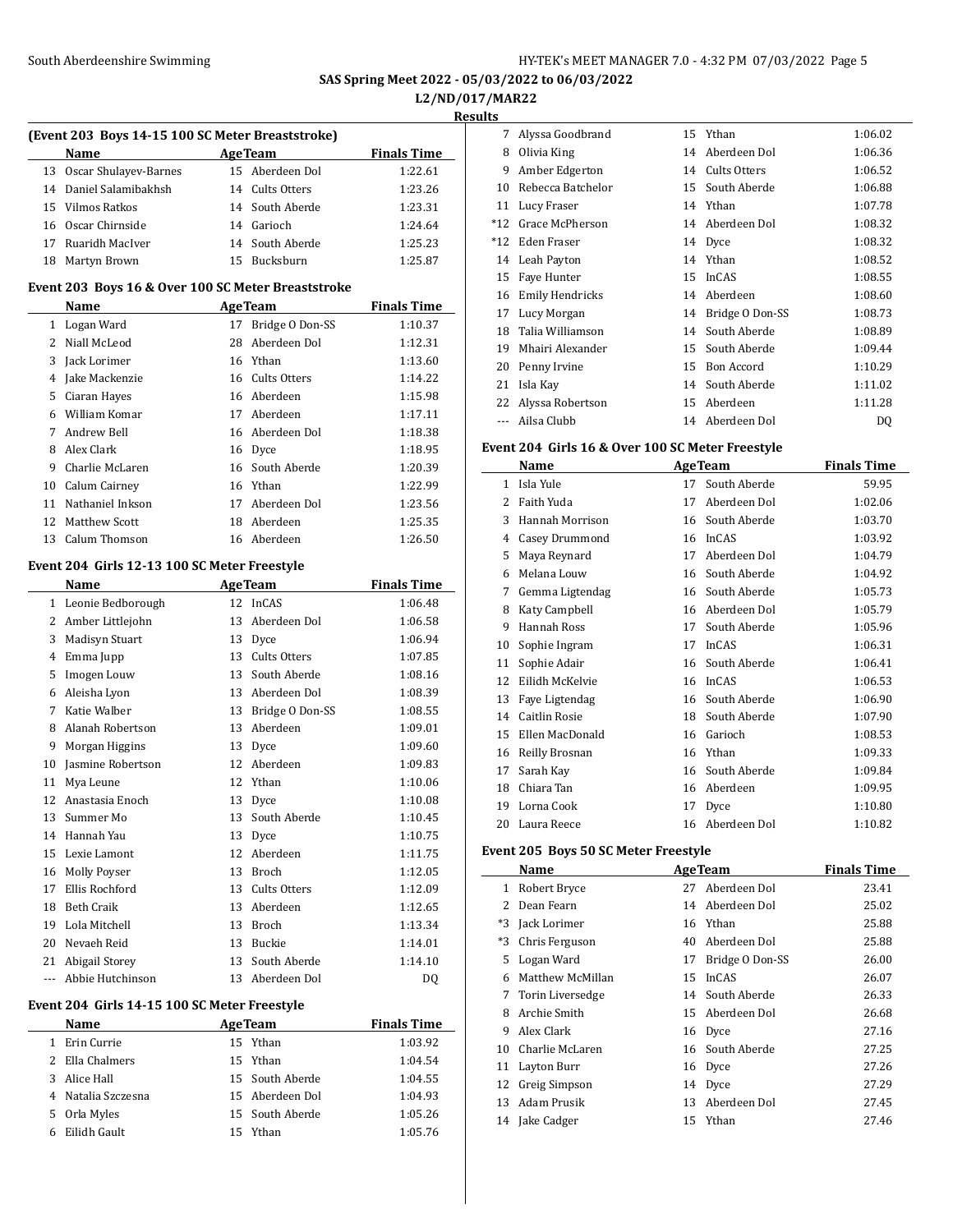**Results**

| (Event 205 Boys 50 SC Meter Freestyle) |                                         |                 |                                 |                    |  |
|----------------------------------------|-----------------------------------------|-----------------|---------------------------------|--------------------|--|
|                                        | Name                                    |                 | <b>Age Team</b>                 | <b>Finals Time</b> |  |
| 15                                     | <b>Andrew Smitton</b>                   | 15 <sup>7</sup> | South Aberde                    | 27.61              |  |
| $*16$                                  | Jake Mackenzie                          |                 | 16 Cults Otters                 | 27.78              |  |
| $*16$                                  | Yassin Rashwan                          |                 | 15 Aberdeen Dol                 | 27.78              |  |
| 18                                     | James Boddie                            |                 | 14 Garioch                      | 27.79              |  |
| 19                                     | Calum Cairney                           |                 | 16 Ythan                        | 27.97              |  |
| 20                                     | <b>Connor Christoforos</b>              |                 | 14 Aberdeen Dol                 | 28.12              |  |
| $*21$                                  | Nathaniel Inkson                        |                 | 17 Aberdeen Dol                 | 28.20              |  |
| $*21$                                  | Oscar Shulayev-Barnes                   |                 | 15 Aberdeen Dol                 | 28.20              |  |
| 23                                     | Alex Wright                             |                 | 14 South Aberde                 | 28.30              |  |
| 24                                     | Adam McLaren                            |                 | 14 South Aberde                 | 28.32              |  |
| 25                                     | Matthew Herbert                         |                 | 13 South Aberde                 | 28.60              |  |
| 26                                     | Martyn Brown                            |                 | 15 Bucksburn                    | 28.65              |  |
| 27                                     | Ruaridh MacIver                         |                 | 14 South Aberde                 | 28.66              |  |
| 28                                     | Andrew Bell                             |                 | 16 Aberdeen Dol                 | 28.73              |  |
| 29                                     | Jack Rae                                |                 | 15 Ythan                        | 28.85              |  |
| 30                                     | Vilmos Ratkos                           |                 | 14 South Aberde                 | 28.86              |  |
| 31                                     | <b>James Geddes</b>                     |                 | 13 Aberdeen Dol                 | 29.30              |  |
| 32                                     | Hayden Pritchard                        |                 | 14 Garioch                      | 29.33              |  |
| 33                                     | Owen Bichan                             |                 | 13 South Aberde                 | 29.37              |  |
| 34                                     | Oscar Chirnside                         |                 | 14 Garioch                      | 29.44              |  |
|                                        |                                         |                 |                                 |                    |  |
|                                        | Event 206  Girls 50 SC Meter Backstroke |                 |                                 |                    |  |
|                                        | <b>Name</b>                             |                 | <b>Age Team</b>                 | <b>Finals Time</b> |  |
| $\mathbf{1}$                           | Caitlin Rosie                           |                 | 18 South Aberde                 | 30.80              |  |
| 2                                      | Isla Yule                               | 17              | South Aberde                    | 31.10              |  |
| 3                                      | Rebecca Reid                            |                 | 20 Aberdeen                     | 31.48              |  |
| 4                                      | Faith Yuda                              |                 | 17 Aberdeen Dol                 | 31.69              |  |
| 5                                      | Maya Reynard                            |                 | 17 Aberdeen Dol                 | 32.68              |  |
| 6                                      | Orla Myles                              |                 | 15 South Aberde                 | 32.99              |  |
| 7                                      | Casey Drummond                          |                 | 16 InCAS                        | 33.40              |  |
| 8                                      | Amber Littlejohn                        |                 | 13 Aberdeen Dol                 | 33.57              |  |
| 9                                      | Eilidh Gault                            |                 | 15 Ythan                        | 33.66              |  |
| 10                                     | <b>Emily Riach</b><br>Erin Currie       |                 | 19 Bridge O Don-SS              | 33.70              |  |
| 11                                     |                                         |                 | 15 Ythan                        | 33.73              |  |
| 12<br>13                               | Grace McPherson<br>Eva Smith            | 12              | 14 Aberdeen Dol                 | 34.02<br>34.06     |  |
|                                        |                                         | 15              | Dyce<br>Ythan                   |                    |  |
| 14                                     | Ella Chalmers                           |                 |                                 | 34.14              |  |
| 15                                     | Jessica Kirkwood                        | 13<br>14        | Bon Accord                      | 34.24              |  |
| 16                                     | Lucy Fraser                             |                 | Ythan                           | 34.31              |  |
| 17                                     | Alice Hall                              | 15              | South Aberde                    | 34.32              |  |
| 18<br>19                               | Faye Ligtendag                          | 16              | South Aberde<br>15 Ythan        | 34.34              |  |
| 20                                     | Alyssa Goodbrand                        | 16              | South Aberde                    | 34.40              |  |
|                                        | Gemma Ligtendag<br>Kate Cassidy         |                 |                                 | 34.47              |  |
| 21<br>22                               | Eilidh McKelvie                         | 17<br>16        | Dyce<br>InCAS                   | 34.62<br>34.64     |  |
|                                        | Kirsty Brechin                          | 13              |                                 |                    |  |
| 23<br>24                               |                                         |                 | Aberdeen Dol<br>14 Aberdeen Dol | 34.67              |  |
| 25                                     | Olivia King<br>Freya Hedley             |                 | 14 Step Rock                    | 34.77              |  |
| 26                                     | Hannah Ross                             | 17              | South Aberde                    | 34.92              |  |
|                                        |                                         |                 |                                 | 34.94              |  |
| 27                                     | Melana Louw                             | 16<br>16        | South Aberde<br>South Aberde    | 35.14              |  |
| 28                                     | Sophie Adair                            |                 |                                 | 35.26              |  |
| 29                                     | Emma Jupp                               | 13              | Cults Otters                    | 35.33              |  |
| 30                                     | Jessica Riach                           | 17              | Ythan                           | 35.38              |  |
| 31                                     | Aleisha Lyon<br>Imogen Louw             | 13<br>13        | Aberdeen Dol<br>South Aberde    | 35.75              |  |
| 32                                     |                                         |                 |                                 | 35.91              |  |

| ւՏ |                   |    |                 |       |
|----|-------------------|----|-----------------|-------|
| 33 | Hannah Yau        | 13 | Dyce            | 35.95 |
| 34 | Laura Reece       |    | 16 Aberdeen Dol | 36.05 |
|    | 35 Madisyn Stuart | 13 | Dyce            | 36.20 |
| 36 | Isla Kay          | 14 | - South Aberde  | 36.56 |
|    | 37 Lorna Cook     | 17 | Dyce            | 36.57 |
| 38 | Hayleigh Ironside | 18 | Aberdeen        | 36.64 |
| 39 | Molly Poyser      | 13 | Broch           | 36.76 |
| 40 | Lucy Morgan       | 14 | Bridge O Don-SS | 36.86 |
| 41 | Chiara Tan        |    | 16 Aberdeen     | 36.88 |
| 42 | Reilly Brosnan    |    | 16 Ythan        | 37.59 |
| 43 | Ellie Tetlow      | 13 | Garioch         | 37.62 |
| 44 | Ellen MacDonald   | 16 | Garioch         | 37.83 |
| 45 | Sarah Kay         |    | 16 South Aberde | 38.24 |
|    |                   |    |                 |       |

# **Event 207 Boys 400 SC Meter IM**

|    | Name             | <b>AgeTeam</b> | <b>Finals Time</b> |                |
|----|------------------|----------------|--------------------|----------------|
| 1  | Layton Burr      |                | 16 Dyce            | 4:56.13        |
| 2  | Dan Hall         | 15             | Bridge O Don-SS    | 5:06.27        |
| 3  | James Boddie     | 14             | Garioch            | 5:07.27        |
| 4  | Logan Jackson    |                | 14 Bridge 0 Don-SS | 5:15.87        |
| 5  | Oscar Chirnside  | 14             | Garioch            | 5:21.15        |
| 6  | <b>Ben Paton</b> |                | 14 Bridge 0 Don-SS | 5:21.89        |
| 7  | Ruaridh MacIver  | 14             | South Aberde       | 5:30.71        |
| 8  | Israel Noble     | 13             | Broch              | 5:36.03        |
| 9  | Owen Bichan      | 13             | South Aberde       | 5:37.63        |
| 10 | Martyn Brown     | 15             | <b>Bucksburn</b>   | 5:49.12        |
| 11 | Adam McLaren     | 14             | South Aberde       | 5:51.47        |
| 12 | Fergus Reid      | 12             | Garioch            | 6:06.13        |
|    | Torin Liversedge | 14             | South Aberde       | D <sub>0</sub> |
|    | Hayden Pritchard |                | 14 Garioch         | D <sub>0</sub> |

# **Event 208 Mixed 200 SC Meter Medley Relay**

|              | <b>Team</b>            | Relay                   | <b>Finals Time</b> |
|--------------|------------------------|-------------------------|--------------------|
| $\mathbf{1}$ | Aberdeen Dol           | A                       | 1:57.32            |
|              | 1) Dean Fearn M14      | 2) Chris Ferguson M40   |                    |
|              | 3) Faith Yuda W17      | 4) Maya Reynard W17     |                    |
| 2.           | Aberdeen Dol           | B                       | 2:02.45            |
|              | 1) Archie Smith M15    | 2) Niall McLeod M28     |                    |
|              | 3) Kirsty Brechin W13  | 4) Amber Littlejohn W13 |                    |
| 3            | South Aberde           | A                       | 2:02.52            |
|              | 1) Caitlin Rosie W18   | 2) Torin Liversedge M14 |                    |
|              | 3) Vilmos Ratkos M14   | 4) Isla Yule W17        |                    |
|              | 4 Bridge O Don-SS      | A                       | 2:04.15            |
|              | 1) Logan Jackson M14   | 2) Logan Ward M17       |                    |
|              | 3) Emily Riach W19     | 4) Lucy Morgan W14      |                    |
| 5.           | Ythan                  | A                       | 2:04.67            |
|              | 1) Jack Lorimer M16    | 2) Alyssa Goodbrand W15 |                    |
|              | 3) Eilidh Gault W15    | 4) Jake Cadger M15      |                    |
| 6            | South Aberde           | B                       | 2:05.83            |
|              | 1) Andrew Smitton M15  | 2) Faye Ligtendag W16   |                    |
|              | 3) Charlie McLaren M16 | 4) Hannah Ross W17      |                    |
| 7            | Dyce                   | A                       | 2:06.40            |
|              | 1) Layton Burr M16     | 2) Alex Clark M16       |                    |
|              | 3) Kate Cassidy W17    | 4) Madisyn Stuart W13   |                    |
| 8            | Aberdeen               | A                       | 2:09.73            |
|              | 1) Rebecca Reid W20    | 2) Ciaran Hayes M16     |                    |
|              | 3) Jessica Rhodes W17  | 4) William Komar M17    |                    |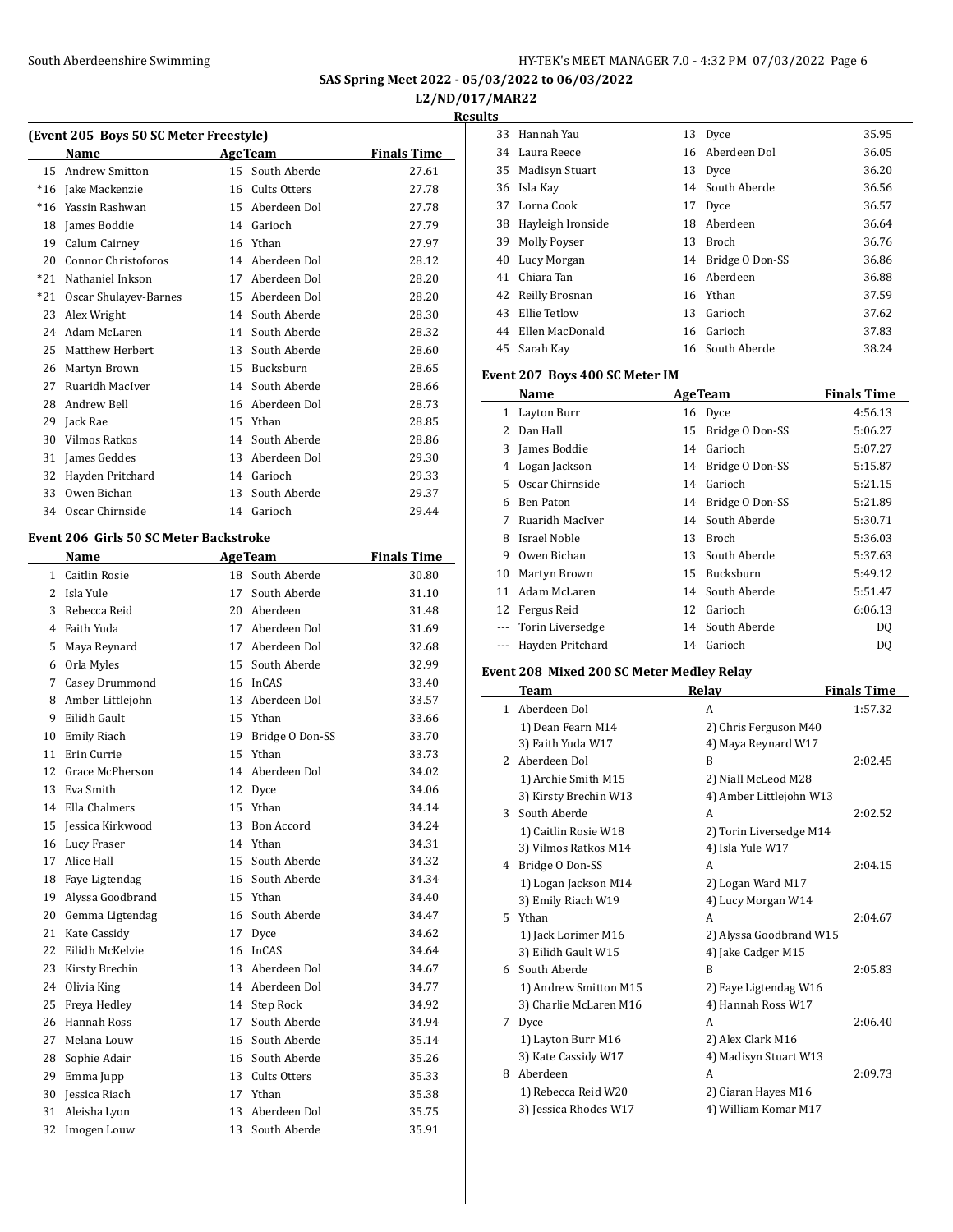# **Results**

| (Event 208 Mixed 200 SC Meter Medley Relay) |                            |                    |  |  |
|---------------------------------------------|----------------------------|--------------------|--|--|
| Team                                        | Relay                      | <b>Finals Time</b> |  |  |
|                                             | A                          | 2:13.49            |  |  |
| 1) Amber Edgerton W14                       | 2) Daniel Salamibakhsh M14 |                    |  |  |
| 3) Jake Mackenzie M16                       | 4) Emma Jupp W13           |                    |  |  |
| Dyce                                        | B                          | 2:15.70            |  |  |
| 1) Eva Smith W12                            | 2) Eden Fraser W14         |                    |  |  |
| 3) Lennon McDonald M15                      | 4) Greig Simpson M14       |                    |  |  |
| Aberdeen                                    | B                          | 2:19.51            |  |  |
| 1) Calum Thomson M16                        | 2) Aiden Bruce M13         |                    |  |  |
| 3) Marla Carmichael W14                     | 4) Hayleigh Ironside W18   |                    |  |  |
| Bridge O Don-SS                             | B                          | 2:20.02            |  |  |
| 1) Eve Flett W13                            | 2) Ben Paton M14           |                    |  |  |
| 3) Dan Hall M15                             | 4) Katie Walber W13        |                    |  |  |
| Garioch                                     | A                          | 2:21.04            |  |  |
| 1) Katy Tweedie W12                         | 2) Oscar Chirnside M14     |                    |  |  |
| 3) Isla Reid W14                            | 4) James Boddie M14        |                    |  |  |
| <b>Broch</b>                                | A                          | 2:26.55            |  |  |
| 1) Ryan Calder M13                          | 2) Molly Poyser W13        |                    |  |  |
| 3) Lola Mitchell W13                        | 4) Israel Noble M13        |                    |  |  |
| Garioch                                     | B                          | 2:28.86            |  |  |
| 1) Ellie Tetlow W13                         | 2) Hayden Pritchard M14    |                    |  |  |
| 3) Fergus Reid M12                          | 4) Ellen MacDonald W16     |                    |  |  |
|                                             | 9 Cults Otters<br>11       |                    |  |  |

## **Event 301 Girls 12-13 200 SC Meter Freestyle**

|              | Name              |    | <b>AgeTeam</b>  | <b>Finals Time</b> |
|--------------|-------------------|----|-----------------|--------------------|
| $\mathbf{1}$ | Jessica Kirkwood  | 13 | Bon Accord      | 2:23.32            |
| 2            | Leonie Bedborough | 12 | InCAS           | 2:23.94            |
| 3            | Amber Littlejohn  | 13 | Aberdeen Dol    | 2:25.99            |
| 4            | Emma Jupp         | 13 | Cults Otters    | 2:26.98            |
| 5            | Madisyn Stuart    | 13 | Dyce            | 2:27.44            |
| 6            | Morgan Higgins    | 13 | Dyce            | 2:30.15            |
| 7            | Anastasia Enoch   | 13 | Dyce            | 2:30.92            |
| 8            | Katie Walber      | 13 | Bridge O Don-SS | 2:31.55            |
| 9            | Jasmine Robertson | 12 | Aberdeen        | 2:31.76            |
| 10           | Lola Mitchell     | 13 | Broch           | 2:33.10            |
| 11           | Payton Forbes     | 12 | <b>Buckie</b>   | 2:33.33            |
| 12           | Alanah Robertson  | 13 | Aberdeen        | 2:34.85            |
| 13           | Ellie Tetlow      | 13 | Garioch         | 2:37.44            |
| 14           | Ellis Rochford    | 13 | Cults Otters    | 2:39.31            |
| 15           | Nevaeh Reid       | 13 | Buckie          | 2:42.72            |

# **Event 301 Girls 14-15 200 SC Meter Freestyle**

|    | Name                   |    | <b>AgeTeam</b>  | <b>Finals Time</b> |
|----|------------------------|----|-----------------|--------------------|
| 1  | Erin Currie            |    | 15 Ythan        | 2:17.93            |
| 2  | Jessica Beaton         |    | 15 Aberdeen Dol | 2:18.19            |
| 3  | Natalia Szczesna       |    | 15 Aberdeen Dol | 2:22.00            |
| 4  | Isabella Abernethy     |    | 14 Aberdeen Dol | 2:22.46            |
| 5. | Lucy Fraser            |    | 14 Ythan        | 2:24.22            |
| 6  | Eden Fraser            |    | 14 Dyce         | 2:24.26            |
| 7  | Jessica Smith          |    | 14 Aberdeen Dol | 2:25.31            |
| 8  | <b>Emily Hendricks</b> |    | 14 Aberdeen     | 2:29.11            |
| 9  | Grace McPherson        |    | 14 Aberdeen Dol | 2:29.69            |
| 10 | Marla Carmichael       |    | 14 Aberdeen     | 2:30.46            |
| 11 | Faye Hunter            | 15 | InCAS           | 2:30.77            |
| 12 | Talia Williamson       | 14 | South Aberde    | 2:33.06            |
| 13 | Isla Reid              | 14 | Garioch         | 2:33.98            |
| 14 | Alyssa Robertson       |    | 15 Aberdeen     | 2:34.01            |

| 15 Amy Coutts  | 15 South Aberde | 2:34.59 |
|----------------|-----------------|---------|
| 16 Isla Kay    | 14 South Aberde | 2:34.87 |
| 17 Libby Fawns | 14 Dyce         | 2:38.35 |

# **Event 301 Girls 16 & Over 200 SC Meter Freestyle**

|       | Name              |    | <b>AgeTeam</b>  | <b>Finals Time</b> |
|-------|-------------------|----|-----------------|--------------------|
| 1     | Natalie Bruce     | 16 | Broch           | 2:15.40            |
| 2     | Hannah Morrison   | 16 | South Aberde    | 2:19.14            |
| 3     | Katy Campbell     |    | 16 Aberdeen Dol | 2:23.48            |
| 4     | Eilidh McKelvie   | 16 | <b>InCAS</b>    | 2:23.79            |
| 5.    | Elise Beattie     | 17 | South Aberde    | 2:24.01            |
| 6     | Maya Reynard      | 17 | Aberdeen Dol    | 2:24.87            |
| 7     | Faye Ligtendag    | 16 | South Aberde    | 2:25.61            |
| 8     | Gemma Ligtendag   | 16 | South Aberde    | 2:25.99            |
| 9     | Sophie Ingram     | 17 | <b>InCAS</b>    | 2:26.42            |
| 10    | Ellen MacDonald   | 16 | Garioch         | 2:26.79            |
| $*11$ | Emma Cobb         | 17 | Dyce            | 2:29.27            |
| *11   | Hayleigh Ironside | 18 | Aberdeen        | 2:29.27            |
| 13    | Laura Reece       | 16 | Aberdeen Dol    | 2:30.27            |
| 14    | Sarah Kay         | 16 | South Aberde    | 2:35.42            |

## **Event 302 Boys 12-13 200 SC Meter Breaststroke**

|   | Name            |    | <b>AgeTeam</b>  | <b>Finals Time</b> |
|---|-----------------|----|-----------------|--------------------|
| 1 | Aiden Bruce     |    | 13 Aberdeen     | 2:49.07            |
|   | 2 Arran Elrick  |    | 13 South Aberde | 3:01.79            |
|   | 3 Fergus Reid   |    | 12 Garioch      | 3:07.23            |
|   | 4 Kiren Brown   |    | 13 Aberdeen     | 3:22.20            |
|   | 5 Duncan Currie |    | 13 Cults Otters | 3:25.37            |
|   | 6 Robert Grant  |    | 13 Cults Otters | 3:26.77            |
| 7 | Lucas Snowdon   |    | 12 Aberdeen     | 3:32.79            |
| 8 | Struan Paton    | 13 | Bridge O Don-SS | 3:33.10            |

#### **Event 302 Boys 14-15 200 SC Meter Breaststroke**

|         | Name                  |    | <b>AgeTeam</b>  | <b>Finals Time</b> |
|---------|-----------------------|----|-----------------|--------------------|
|         | Matthew McMillan      |    | 15 InCAS        | 2:36.40            |
|         | 2 Finlay Low          |    | 15 Ythan        | 2:44.75            |
| 3       | <b>Ben Paton</b>      | 14 | Bridge O Don-SS | 2:45.26            |
| $*_{4}$ | James Boddie          |    | 14 Garioch      | 2:51.74            |
| $*_{4}$ | Dan Hall              | 15 | Bridge O Don-SS | 2:51.74            |
| 6       | Daniel Salamibakhsh   |    | 14 Cults Otters | 2:54.31            |
| 7       | Oscar Chirnside       | 14 | Garioch         | 2:55.20            |
| 8       | Archie Smith          |    | 15 Aberdeen Dol | 2:55.45            |
| 9       | Jack Rae              |    | 15 Ythan        | 2:57.20            |
| 10      | Oscar Shulayev-Barnes |    | 15 Aberdeen Dol | 2:57.35            |
| 11      | Hayden Pritchard      | 14 | Garioch         | 3:04.05            |
|         | 12 James Douglas      |    | 15 Dyce         | 3:10.43            |
|         | Martyn Brown          | 15 | Bucksburn       | DO.                |

## **Event 302 Boys 16 & Over 200 SC Meter Breaststroke**

|   | <b>Name</b>      |    | <b>AgeTeam</b>  | <b>Finals Time</b> |
|---|------------------|----|-----------------|--------------------|
|   | 1 Tom Robertson  |    | 16 Aberdeen Dol | 2:33.02            |
|   | 2 Finlay Clubb   |    | 16 Aberdeen Dol | 2:37.95            |
|   | 3 Ciaran Hayes   |    | 16 Aberdeen     | 2:39.62            |
|   | 4 Andrew Brodie  |    | 16 Aberdeen Dol | 2:45.57            |
|   | 5 Jake Mackenzie |    | 16 Cults Otters | 2:45.79            |
| 6 | William Komar    | 17 | Aberdeen        | 2:47.59            |
| 7 | Andrew Bell      |    | 16 Aberdeen Dol | 2:50.07            |
|   | --- Layton Burr  |    | 16 Dyce         | D <sub>0</sub>     |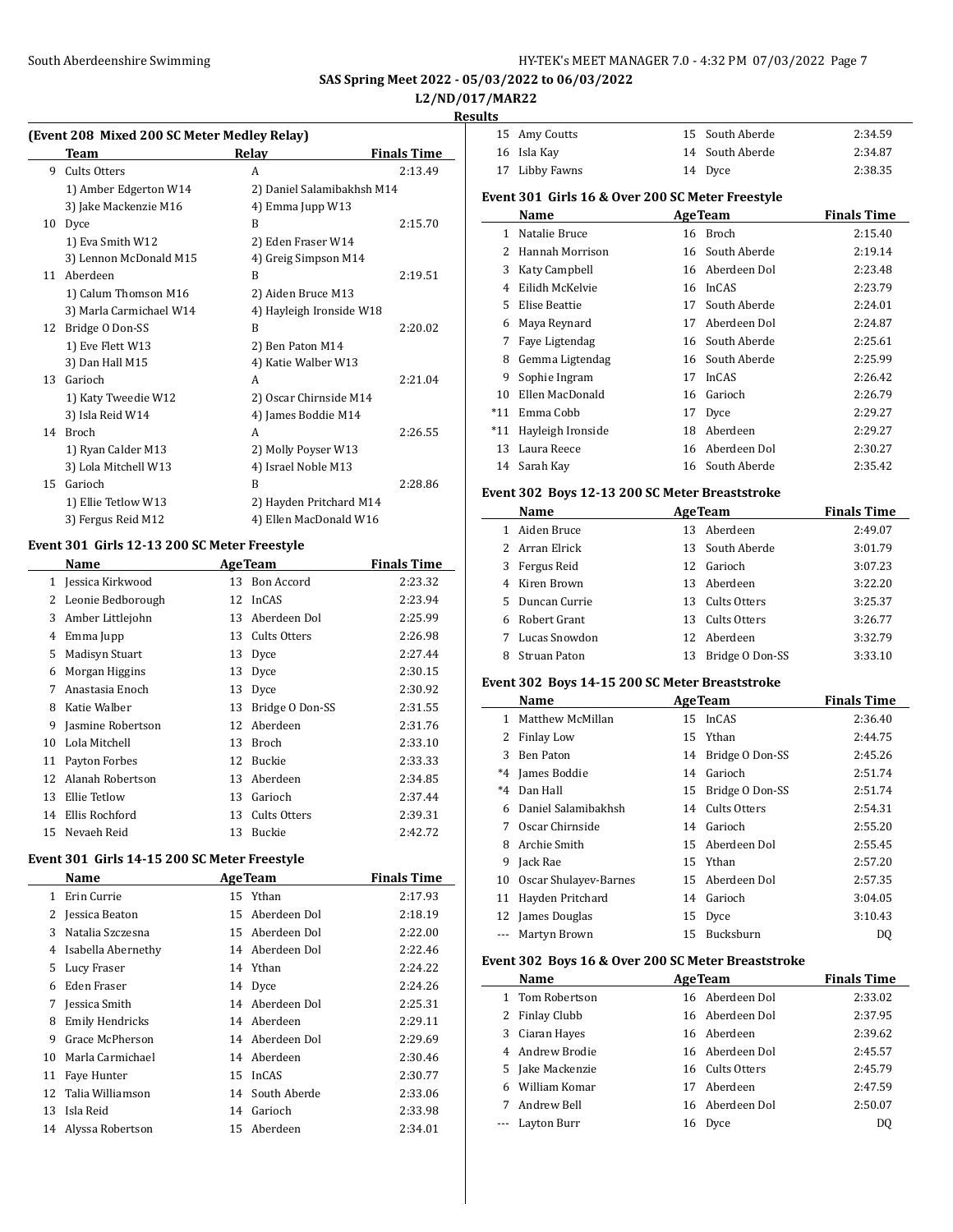## South Aberdeenshire Swimming HY-TEK's MEET MANAGER 7.0 - 4:32 PM 07/03/2022 Page 8

**SAS Spring Meet 2022 - 05/03/2022 to 06/03/2022 L2/ND/017/MAR22**

# **Results**

 $\overline{a}$ 

#### **Event 303 Girls 12-13 100 SC Meter Butterfly**

|     | Name              |    | <b>AgeTeam</b>  | <b>Finals Time</b> |
|-----|-------------------|----|-----------------|--------------------|
| 1   | Kirsty Brechin    |    | 13 Aberdeen Dol | 1:10.11            |
| 2   | Imogen Louw       |    | 13 South Aberde | 1:15.78            |
| 3   | Emma Jupp         |    | 13 Cults Otters | 1:17.67            |
| 4   | Amber Littlejohn  |    | 13 Aberdeen Dol | 1:23.64            |
| 5   | Libby Morgan      |    | 12 South Aberde | 1:23.84            |
| 6   | Nevaeh Reid       | 13 | Buckie          | 1:24.51            |
|     | Lola Mitchell     | 13 | Broch           | 1:24.59            |
| 8   | Ellie Tetlow      | 13 | Garioch         | 1:26.06            |
| 9   | Payton Forbes     |    | 12 Buckie       | 1:26.39            |
| 10  | Lexie Lamont      |    | 12 Aberdeen     | 1:26.41            |
| 11  | Keira Fraser      |    | 13 Ythan        | 1:26.68            |
| 12. | <b>Beth Craik</b> |    | 13 Aberdeen     | 1:28.92            |
| 13  | Jasmine Robertson |    | 12 Aberdeen     | 1:29.26            |

# **Event 303 Girls 14-15 100 SC Meter Butterfly**

|               | Name                |    | <b>AgeTeam</b>  | <b>Finals Time</b> |
|---------------|---------------------|----|-----------------|--------------------|
| $\mathbf{1}$  | Alyssa Goodbrand    |    | 15 Ythan        | 1:10.41            |
| $\mathcal{L}$ | Alice Hall          |    | 15 South Aberde | 1:11.91            |
| 3             | Eilidh Gault        |    | 15 Ythan        | 1:14.27            |
| 4             | Natalia Szczesna    |    | 15 Aberdeen Dol | 1:15.33            |
| 5.            | Mhairi Alexander    |    | 15 South Aberde | 1:16.17            |
| 6             | Erin Currie         |    | 15 Ythan        | 1:17.20            |
| 7             | Lucy Fraser         |    | 14 Ythan        | 1:17.91            |
| 8             | Faye Hunter         | 15 | InCAS           | 1:18.03            |
| 9             | Lia Kari            |    | 14 South Aberde | 1:19.60            |
| 10            | Ellie Brice         |    | 15 Alford Otter | 1:19.95            |
| 11            | Ailsa Clubb         | 14 | Aberdeen Dol    | 1:20.44            |
|               | 12 Amber Edgerton   |    | 14 Cults Otters | 1:20.52            |
| 13            | Marla Carmichael    |    | 14 Aberdeen     | 1:23.44            |
| 14            | Isla Reid           | 14 | Garioch         | 1:23.61            |
|               | 15 Talia Williamson |    | 14 South Aberde | 1:25.19            |

# **Event 303 Girls 16 & Over 100 SC Meter Butterfly**

|    | Name                 |    | <b>AgeTeam</b>  | <b>Finals Time</b> |
|----|----------------------|----|-----------------|--------------------|
| 1  | Isla Yule            | 17 | South Aberde    | 1:05.57            |
| 2  | Faith Yuda           | 17 | Aberdeen Dol    | 1:08.03            |
| 3  | Melana Louw          | 16 | South Aberde    | 1:09.94            |
| 4  | Emily Riach          | 19 | Bridge O Don-SS | 1:11.30            |
| 5  | Fave Ligtendag       | 16 | South Aberde    | 1:11.65            |
| 6  | <b>Caitlin Rosie</b> | 18 | South Aberde    | 1:11.82            |
| 7  | Casey Drummond       |    | 16 InCAS        | 1:12.92            |
| 8  | Gemma Ligtendag      | 16 | South Aberde    | 1:14.96            |
| 9  | Ruth Bryce           |    | 25 Aberdeen Dol | 1:17.22            |
| 10 | Natalia Chociai      | 18 | Aberdeen Dol    | 1:19.16            |
| 11 | Ellen MacDonald      | 16 | Garioch         | 1:19.38            |
| 12 | Reilly Brosnan       | 16 | Ythan           | 1:20.08            |
| 13 | Jessica Rhodes       | 17 | Aberdeen        | 1:21.75            |

#### **Event 304 Boys 12-13 100 SC Meter Backstroke**

| <b>Name</b>        | <b>AgeTeam</b>  | <b>Finals Time</b> |
|--------------------|-----------------|--------------------|
| 1 Owen Bichan      | 13 South Aberde | 1:12.88            |
| 2 Kai Fearn        | 12 South Aberde | 1:13.15            |
| 3 Ryan Calder      | 13 Broch        | 1:15.34            |
| 4 Glenn Liversedge | 12 South Aberde | 1:15.74            |
| 5 James Aberdein   | 13 South Aberde | 1:16.10            |

| 6            | Tom Massie                                    |    | 13 Alford Otter | 1:16.24            |
|--------------|-----------------------------------------------|----|-----------------|--------------------|
| 7            | Arran Elrick                                  | 13 | South Aberde    | 1:16.54            |
| 8            | Jake Brechin                                  | 13 | Aberdeen Dol    | 1:17.09            |
| 9            | Theo Adebo                                    | 13 | Cults Otters    | 1:17.37            |
| 10           | Nebi Senguler                                 | 12 | Wick            | 1:18.13            |
| 11           | Fergus Reid                                   | 12 | Garioch         | 1:19.65            |
| 12           | Ethan Abernethy                               | 12 | Aberdeen Dol    | 1:22.18            |
| 13           | <b>Struan Paton</b>                           | 13 | Bridge O Don-SS | 1:22.76            |
|              | Kiren Brown                                   | 13 | Aberdeen        | DQ                 |
|              |                                               |    |                 |                    |
|              | Event 304  Boys 14-15 100 SC Meter Backstroke |    |                 |                    |
|              | Name                                          |    | <b>AgeTeam</b>  | <b>Finals Time</b> |
| $\mathbf{1}$ | Dean Fearn                                    |    | 14 Aberdeen Dol | 59.80              |
| 2            | Torin Liversedge                              | 14 | South Aberde    | 1:02.57            |
| 3            | Logan Jackson                                 | 14 | Bridge O Don-SS | 1:05.43            |
| 4            | Andrew Smitton                                | 15 | South Aberde    | 1:05.82            |
| 5            | Jake Cadger                                   | 15 | Ythan           | 1:07.65            |

|    | Name                  |    | <b>AgeTeam</b>  | <b>Finals Time</b> |
|----|-----------------------|----|-----------------|--------------------|
| 1  | Dean Fearn            |    | 14 Aberdeen Dol | 59.80              |
| 2  | Torin Liversedge      | 14 | South Aberde    | 1:02.57            |
| 3  | Logan Jackson         | 14 | Bridge 0 Don-SS | 1:05.43            |
| 4  | Andrew Smitton        | 15 | South Aberde    | 1:05.82            |
| 5  | Jake Cadger           |    | 15 Ythan        | 1:07.65            |
| 6  | Logan Scally          | 14 | Bridge O Don-SS | 1:08.55            |
| 7  | Irvine Ward           | 15 | Bridge O Don-SS | 1:10.29            |
| 8  | James Boddie          | 14 | Garioch         | 1:11.26            |
| 9  | <b>Edward Storer</b>  |    | 14 South Aberde | 1:11.34            |
| 10 | Adam McLaren          |    | 14 South Aberde | 1:12.68            |
| 11 | Oscar Shulayev-Barnes |    | 15 Aberdeen Dol | 1:14.93            |
| 12 | Jamie Ferries         | 14 | Aberdeen        | 1:15.09            |
| 13 | Hayden Pritchard      | 14 | Garioch         | 1:18.67            |
|    | Oscar Chirnside       | 14 | Garioch         | DO                 |

## **Event 304 Boys 16 & Over 100 SC Meter Backstroke**

|              | Name             |    | <b>AgeTeam</b>  | <b>Finals Time</b> |
|--------------|------------------|----|-----------------|--------------------|
| $\mathbf{1}$ | Layton Burr      |    | 16 Dyce         | 1:03.86            |
|              | 2 Logan Ward     | 17 | Bridge O Don-SS | 1:04.11            |
| 3            | Charlie McLaren  | 16 | South Aberde    | 1:05.60            |
| 4            | Niall McLeod     |    | 28 Aberdeen Dol | 1:05.85            |
| 5.           | David Smith      | 29 | Aberdeen Dol    | 1:06.74            |
| 6            | Jake Mackenzie   |    | 16 Cults Otters | 1:08.02            |
| 7            | Calum Cairney    |    | 16 Ythan        | 1:09.18            |
| 8            | William Komar    |    | 17 Aberdeen     | 1:09.41            |
| 9            | Calum Thomson    |    | 16 Aberdeen     | 1:10.88            |
| 10           | Michael Smith    | 19 | Aberdeen Dol    | 1:12.75            |
| 11           | Nathaniel Inkson | 17 | Aberdeen Dol    | 1:14.12            |
| 12           | Blake Lewis      |    | 16 Aberdeen Dol | 1:19.25            |

# **Event 305 Girls 50 SC Meter Breaststroke**

|    | Name              |    | <b>AgeTeam</b>  | <b>Finals Time</b> |
|----|-------------------|----|-----------------|--------------------|
| 1  | Emma Simpson      | 18 | Broch           | 35.21              |
| 2  | Caitlin Rosie     | 18 | South Aberde    | 36.90              |
| 3  | Alyssa Goodbrand  |    | 15 Ythan        | 36.98              |
| 4  | Eilidh Gault      |    | 15 Ythan        | 37.06              |
| 5. | Natalie Bruce     | 16 | Broch           | 37.10              |
| 6  | Penny Irvine      | 15 | Bon Accord      | 37.55              |
| 7  | Anastasia Enoch   | 13 | Dyce            | 37.65              |
| 8  | Sara Wood         | 14 | Ythan           | 37.78              |
| 9  | Emily Riach       | 19 | Bridge O Don-SS | 37.88              |
| 10 | Gemma Ligtendag   |    | 16 South Aberde | 37.97              |
| 11 | Faye Ligtendag    |    | 16 South Aberde | 38.33              |
|    | 12 Casey Drummond | 16 | InCAS           | 38.60              |
| 13 | Sara Martin       | 15 | South Aberde    | 38.73              |
| 14 | Rebecca Batchelor | 15 | South Aberde    | 38.81              |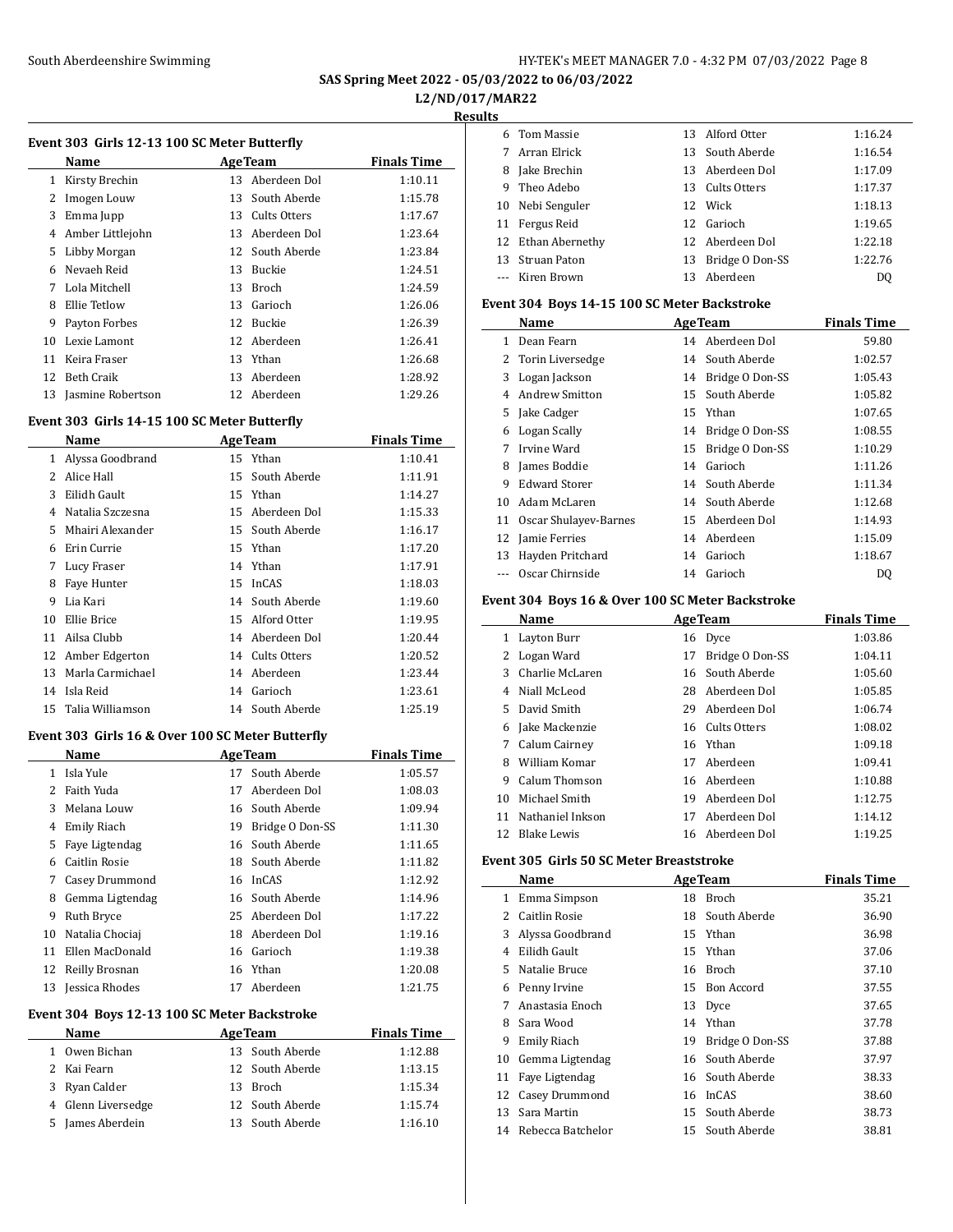**Results**

| (Event 305 Girls 50 SC Meter Breaststroke) |                      |                 |                 |                    |  |
|--------------------------------------------|----------------------|-----------------|-----------------|--------------------|--|
|                                            | <b>Name</b>          |                 | <b>AgeTeam</b>  | <b>Finals Time</b> |  |
| $*15$                                      | Hannah Morrison      | 16              | South Aberde    | 38.83              |  |
| $*15$                                      | <b>Elise Beattie</b> | 17              | South Aberde    | 38.83              |  |
| 17                                         | Sarah Kay            | 16              | South Aberde    | 39.27              |  |
| 18                                         | Eilidh McKelvie      |                 | 16 InCAS        | 39.28              |  |
| 19                                         | Kirsty Brechin       |                 | 13 Aberdeen Dol | 39.56              |  |
| 20                                         | <b>Eden Fraser</b>   | 14              | Dyce            | 39.65              |  |
| 21                                         | Leah Payton          | 14              | Ythan           | 39.67              |  |
| 22                                         | Isabella Abernethy   | 14              | Aberdeen Dol    | 39.79              |  |
| 23                                         | Lola Mitchell        | 13              | <b>Broch</b>    | 39.83              |  |
| 24                                         | Ruth Bryce           | 25              | Aberdeen Dol    | 40.01              |  |
| 25                                         | Sophie Ingram        | 17              | <b>InCAS</b>    | 40.42              |  |
| 26                                         | Laura Reece          | 16              | Aberdeen Dol    | 40.87              |  |
| $*27$                                      | Aleisha Lyon         |                 | 13 Aberdeen Dol | 40.88              |  |
| $*27$                                      | Sophie Adair         | 16              | South Aberde    | 40.88              |  |
| 29                                         | Abigail Storey       | 13              | South Aberde    | 40.91              |  |
| 30                                         | Lucy Fraser          | 14              | Ythan           | 41.01              |  |
| 31                                         | Olivia King          | 14              | Aberdeen Dol    | 41.66              |  |
| 32                                         | Rebecca Shand        |                 | 14 Aberdeen Dol | 41.85              |  |
| 33                                         | Payton Forbes        | 12              | Buckie          | 41.87              |  |
| 34                                         | Ailsa Clubb          | 14              | Aberdeen Dol    | 42.20              |  |
| 35                                         | Sarah Jones          | 14              | South Aberde    | 42.36              |  |
| 36                                         | Ellen MacDonald      |                 | 16 Garioch      | 42.41              |  |
| 37                                         | Mya Leune            | 12              | Ythan           | 42.49              |  |
| 38                                         | Molly Poyser         | 13              | <b>Broch</b>    | 42.77              |  |
| 39                                         | Evie Graham          | 14              | <b>InCAS</b>    | 42.94              |  |
| 40                                         | Keira Fraser         | 13              | Ythan           | 43.07              |  |
| 41                                         | Nicole Reid          | 14              | Broch           | 43.08              |  |
| 42                                         | Isla Reid            | 14              | Garioch         | 43.21              |  |
| 43                                         | Nevaeh Reid          | 13              | Buckie          | 43.37              |  |
| 44                                         | Reilly Brosnan       | 16              | Ythan           | 43.42              |  |
| 45                                         | Ellie Brice          | 15 <sup>2</sup> | Alford Otter    | 44.13              |  |
| $\overline{a}$                             | Skve Clarke          | 15              | South Aberde    | D <sub>0</sub>     |  |

# **Event 306 Boys 50 SC Meter Butterfly**

|       | Name                  |    | <b>Age Team</b> | <b>Finals Time</b> |
|-------|-----------------------|----|-----------------|--------------------|
| 1     | Robert Bryce          | 27 | Aberdeen Dol    | 24.95              |
| 2     | Dean Fearn            | 14 | Aberdeen Dol    | 25.80              |
| 3     | Niall McLeod          | 28 | Aberdeen Dol    | 26.56              |
| 4     | Logan Ward            | 17 | Bridge O Don-SS | 27.02              |
| 5     | Torin Liversedge      | 14 | South Aberde    | 27.99              |
| 6     | Charlie McLaren       | 16 | South Aberde    | 28.39              |
| 7     | Matthew McMillan      | 15 | <b>InCAS</b>    | 28.43              |
| 8     | Jack Lorimer          | 16 | Ythan           | 28.76              |
| 9     | David Smith           | 29 | Aberdeen Dol    | 28.86              |
| 10    | Archie Smith          | 15 | Aberdeen Dol    | 29.07              |
| 11    | Jake Cadger           | 15 | Ythan           | 29.67              |
| 12    | Michael Smith         | 19 | Aberdeen Dol    | 29.80              |
| $*13$ | James Boddie          | 14 | Garioch         | 30.16              |
| $*13$ | Yassin Rashwan        | 15 | Aberdeen Dol    | 30.16              |
| 15    | Dan Hall              | 15 | Bridge O Don-SS | 30.33              |
| $*16$ | Jake Mackenzie        | 16 | Cults Otters    | 30.42              |
| $*16$ | Logan Scally          | 14 | Bridge O Don-SS | 30.42              |
| 18    | <b>Andrew Smitton</b> | 15 | South Aberde    | 30.44              |
| 19    | Vilmos Ratkos         | 14 | South Aberde    | 30.51              |
| 20    | Calum Cairney         | 16 | Ythan           | 30.54              |
|       |                       |    |                 |                    |

|     | 21 Logan Jackson         | 14  | Bridge 0 Don-SS    | 30.55 |
|-----|--------------------------|-----|--------------------|-------|
|     | 22 Oscar Shulayev-Barnes |     | 15 Aberdeen Dol    | 30.58 |
| 23. | Irvine Ward              | 15  | Bridge 0 Don-SS    | 30.92 |
|     | 24 Martyn Brown          | 15. | <b>Bucksburn</b>   | 31.08 |
| 25  | Ben Paton                |     | 14 Bridge 0 Don-SS | 31.38 |
|     | 26 Matthew Scott         | 18. | Aberdeen           | 31.78 |
| 27  | Oscar Chirnside          |     | 14 Garioch         | 31.97 |
| 28  | <b>Finlay Low</b>        |     | 15 Ythan           | 32.68 |
| 29  | Andrew Bell              |     | 16 Aberdeen Dol    | 32.80 |
| 30. | Nathaniel Inkson         |     | 17 Aberdeen Dol    | 32.89 |
| 31  | Lennon McDonald          | 15  | Dyce               | 33.00 |
| 32  | Owen Bichan              | 13. | South Aberde       | 33.54 |

## **Event 307 Girls 12-13 200 SC Meter IM**

|    | Name              |    | <b>AgeTeam</b>    | <b>Finals Time</b> |
|----|-------------------|----|-------------------|--------------------|
| 1  | Jessica Kirkwood  | 13 | <b>Bon Accord</b> | 2:39.21            |
| 2  | Leonie Bedborough | 12 | InCAS             | 2:43.71            |
| 3  | Morgan Higgins    | 13 | Dyce              | 2:44.88            |
| 4  | Eva Smith         |    | 12 Dyce           | 2:45.08            |
| 5  | Madisyn Stuart    | 13 | Dyce              | 2:48.28            |
| 6  | Payton Forbes     | 12 | Buckie            | 2:51.76            |
| 7  | Aleisha Lyon      | 13 | Aberdeen Dol      | 2:52.82            |
| 8  | Lexie Lamont      | 12 | Aberdeen          | 2:54.41            |
| 9  | Ellie Tetlow      | 13 | Garioch           | 2:56.26            |
| 10 | Jasmine Robertson | 12 | Aberdeen          | 2:57.68            |
| 11 | Alanah Robertson  | 13 | Aberdeen          | 2:58.04            |
| 12 | <b>Beth Craik</b> | 13 | Aberdeen          | 2:58.68            |
| 13 | Summer Mo         | 13 | South Aberde      | 2:59.02            |
| 14 | Mya Leune         | 12 | Ythan             | 3:00.88            |
|    | Ellis Rochford    | 13 | Cults Otters      | DQ                 |
|    | Nevaeh Reid       | 13 | Buckie            | DQ                 |

## **Event 307 Girls 14-15 200 SC Meter IM**

|              | Name             |    | <b>AgeTeam</b>  | <b>Finals Time</b> |
|--------------|------------------|----|-----------------|--------------------|
| $\mathbf{1}$ | Alyssa Goodbrand | 15 | Ythan           | 2:35.64            |
| 2            | Alice Hall       | 15 | South Aberde    | 2:38.24            |
| 3            | Leah Payton      |    | 14 Ythan        | 2:42.33            |
| 4            | Jessica Smith    | 14 | Aberdeen Dol    | 2:42.54            |
| 5.           | Sara Martin      |    | 15 South Aberde | 2:49.56            |
| 6            | Olivia King      |    | 14 Aberdeen Dol | 2:49.85            |
| 7            | Mhairi Alexander |    | 15 South Aberde | 2:49.86            |
| 8            | Sara Wood        |    | 14 Ythan        | 2:50.13            |
| 9            | Amber Edgerton   |    | 14 Cults Otters | 2:50.54            |
| 10           | Isla Kay         |    | 14 South Aberde | 2:52.65            |
| 11           | Isla Reid        | 14 | Garioch         | 2:54.07            |
| 12           | Rebecca Shand    | 14 | Aberdeen Dol    | 2:54.53            |
| 13           | Emily Hendricks  | 14 | Aberdeen        | 2:54.64            |
| 14           | Sarah Jones      |    | 14 South Aberde | 2:55.66            |
| 15           | Amy Coutts       | 15 | South Aberde    | 3:00.79            |
| 16           | Nicole Reid      | 14 | Broch           | 3:01.86            |
| 17           | Alyssa Robertson |    | 15 Aberdeen     | 3:04.37            |

## **Event 307 Girls 16 & Over 200 SC Meter IM**

 $\overline{\phantom{0}}$ 

|   | Name            | <b>AgeTeam</b> |                 | <b>Finals Time</b> |
|---|-----------------|----------------|-----------------|--------------------|
|   | Isla Yule       |                | 17 South Aberde | 2:26.37            |
|   | 2 Natalie Bruce |                | 16 Broch        | 2:35.56            |
| 3 | Elise Beattie   |                | 17 South Aberde | 2:46.27            |
|   | Ellen MacDonald |                | 16 Garioch      | 2:48.12            |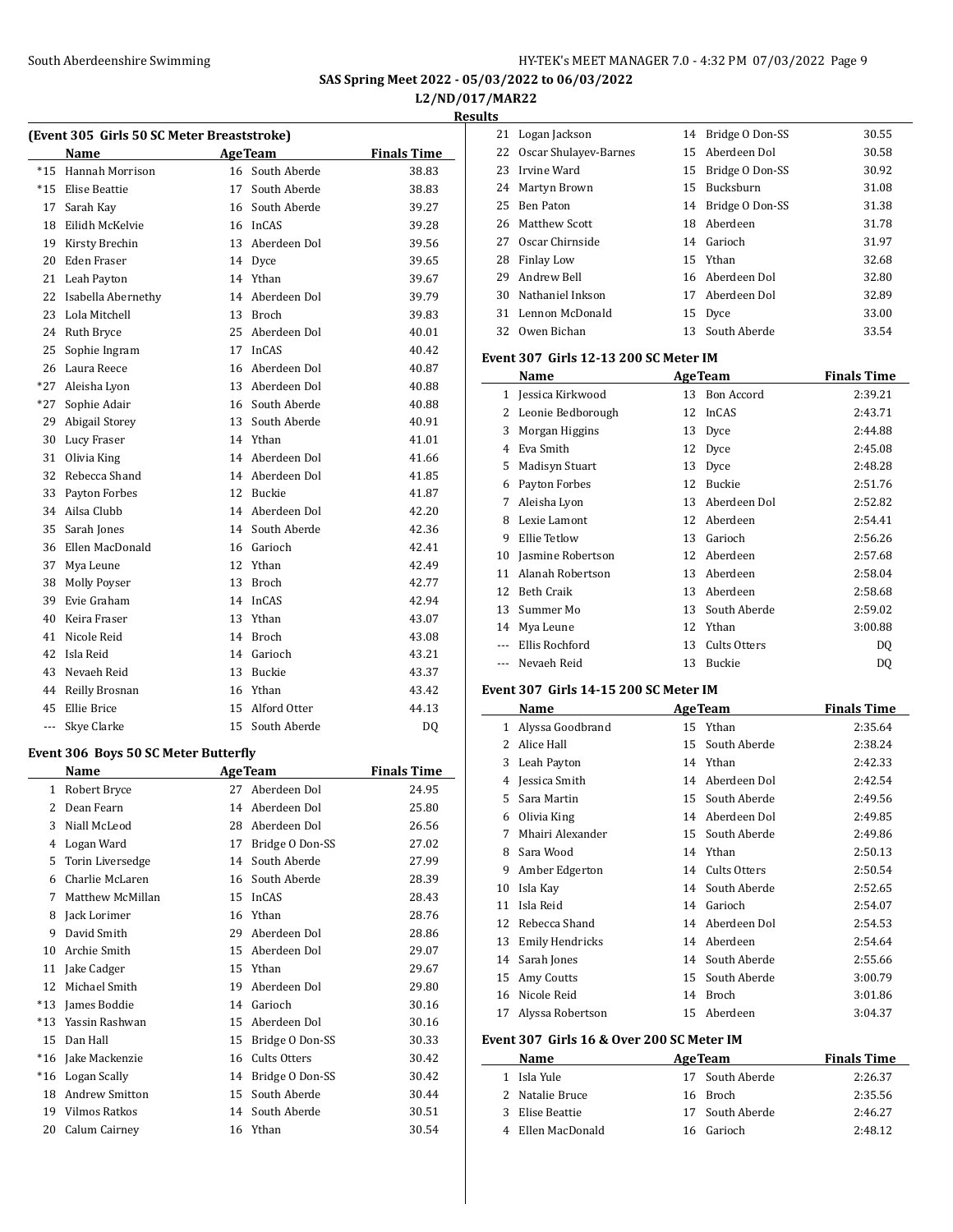| HY-TEK's MEET MANAGER 7.0 - 4:32 PM 07/03/2022 Page 10 |
|--------------------------------------------------------|
|--------------------------------------------------------|

**SAS Spring Meet 2022 - 05/03/2022 to 06/03/2022**

**L2/ND/017/MAR22**

**Results**

| (Event 307 Girls 16 & Over 200 SC Meter IM) |                                               |                    |                           |                    |  |
|---------------------------------------------|-----------------------------------------------|--------------------|---------------------------|--------------------|--|
|                                             | Name                                          |                    | <b>AgeTeam</b>            | <b>Finals Time</b> |  |
|                                             | 5 Jessica Rhodes                              |                    | 17 Aberdeen               | 2:53.03            |  |
|                                             | 6 Reilly Brosnan                              |                    | 16 Ythan                  | 2:55.96            |  |
|                                             | Event 308 Boys 400 SC Meter Freestyle         |                    |                           |                    |  |
|                                             | Name                                          | <b>Finals Time</b> |                           |                    |  |
| $\mathbf{1}$                                | James Boddie                                  | 14                 | <b>AgeTeam</b><br>Garioch | 4:31.06            |  |
|                                             | 2 Oscar Chirnside                             |                    | 14 Garioch                | 4:38.72            |  |
| 3                                           | Logan Jackson                                 |                    | 14 Bridge O Don-SS        | 4:51.38            |  |
| 4                                           | <b>Edward Storer</b>                          |                    | 14 South Aberde           | 4:52.33            |  |
| 5                                           | Irvine Ward                                   | 15                 | Bridge 0 Don-SS           | 4:57.10            |  |
| 6                                           | Ryan Calder                                   | 13                 | <b>Broch</b>              | 5:00.71            |  |
| $*7$                                        | Jamie Ferries                                 |                    | 14 Aberdeen               | 5:11.20            |  |
| $*7$                                        | James Douglas                                 |                    | 15 Dyce                   | 5:11.20            |  |
| 9                                           | Hayden Pritchard                              |                    | 14 Garioch                | 5:12.19            |  |
| 10                                          | Euan Murphy                                   | 13                 | Ythan                     | 5:14.33            |  |
| 11                                          | Fergus Reid                                   | 12                 | Garioch                   | 5:18.71            |  |
| 12                                          | Arran Elrick                                  | 13                 | South Aberde              | 5:24.21            |  |
| 13                                          | <b>Blake Lewis</b>                            |                    | 16 Aberdeen Dol           | 5:32.18            |  |
| 14                                          | Struan Paton                                  |                    | 13 Bridge O Don-SS        | 5:52.23            |  |
| $\overline{a}$                              | James Geddes                                  |                    | 13 Aberdeen Dol           | DQ                 |  |
|                                             | Event 401 Girls 12-13 200 SC Meter Backstroke |                    |                           |                    |  |
|                                             | Name                                          |                    | <b>AgeTeam</b>            | <b>Finals Time</b> |  |
|                                             | 1 Emma Jupp                                   | 13                 | <b>Cults Otters</b>       | 2:39.51            |  |
| $\overline{2}$                              | Amber Littlejohn                              |                    | 13 Aberdeen Dol           | 2:40.45            |  |
| 3                                           | Leonie Bedborough                             |                    | 12 InCAS                  | 2:44.42            |  |
| 4                                           | Imogen Louw                                   |                    | 13 South Aberde           | 2:46.13            |  |
| 5                                           | Jasmine Robertson                             | 12                 | Aberdeen                  | 2:47.17            |  |
| 6                                           | Payton Forbes                                 | 12                 | <b>Buckie</b>             | 2:51.28            |  |
| 7                                           | Aleisha Lyon                                  |                    | 13 Aberdeen Dol           | 2:51.86            |  |
| 8                                           | Freya Junnier                                 |                    | 13 Cults Otters           | 2:52.22            |  |
| 9                                           | <b>Beth Craik</b>                             |                    | 13 Aberdeen               | 2:53.38            |  |
| 10                                          | Alanah Robertson                              | 13                 | Aberdeen                  | 2:53.98            |  |

# Nevaeh Reid 13 Buckie 3:06.28 **Event 401 Girls 14-15 200 SC Meter Backstroke**

|     | Name               | <b>AgeTeam</b> |                    | <b>Finals Time</b> |
|-----|--------------------|----------------|--------------------|--------------------|
| 1   | Orla Myles         |                | 15 South Aberde    | 2:34.40            |
| 2   | Isabella Abernethy |                | 14 Aberdeen Dol    | 2:37.81            |
| 3   | Lucy Fraser        |                | 14 Ythan           | 2:40.75            |
| 4   | Mhairi Alexander   |                | 15 South Aberde    | 2:44.65            |
| 5   | Isla Kay           |                | 14 South Aberde    | 2:48.24            |
| 6   | Gemma Coutts       |                | 14 South Aberde    | 2:48.58            |
| 7   | Olivia King        |                | 14 Aberdeen Dol    | 2:49.61            |
| 8   | Mhairi McPherson   |                | 15 Alford Otter    | 2:50.48            |
| 9   | Sarah Jones        |                | 14 South Aberde    | 2:51.66            |
| 10  | Lucy Morgan        |                | 14 Bridge 0 Don-SS | 2:51.79            |
| *11 | Kaitlin Adam       |                | 14 Aberdeen        | 2:51.80            |
| *11 | Eleanor Komar      |                | 15 Aberdeen        | 2:51.80            |
| 13  | Jessica Mackay     |                | 14 Dyce            | 2:57.05            |
| 14  | Isla Reid          | 14             | Garioch            | 3:03.91            |

 Ellie Tetlow 13 Garioch 2:54.61 Ellis Rochford 13 Cults Otters 3:01.50 Grace Milne 13 Bridge O Don-SS 3:03.08

|              | Event 401 Girls 16 & Over 200 SC Meter Backstroke<br>Name |          | <b>AgeTeam</b>                      | <b>Finals Time</b>            |
|--------------|-----------------------------------------------------------|----------|-------------------------------------|-------------------------------|
| 1            | Isla Yule                                                 | 17       | South Aberde                        | 2:25.25                       |
|              | 2 Emily Riach                                             |          | 19 Bridge O Don-SS                  | 2:29.77                       |
|              | 3 Casey Drummond                                          |          | 16 InCAS                            | 2:32.51                       |
|              | 4 Katy Campbell                                           |          | 16 Aberdeen Dol                     | 2:36.66                       |
|              | 5 Caitlin Rosie                                           |          | 18 South Aberde                     | 2:38.68                       |
|              | 6 Jessica Riach                                           |          | 17 Ythan                            | 2:39.32                       |
|              | 7 Ellen MacDonald                                         |          | 16 Garioch                          | 2:41.26                       |
|              | 8 Laura Reece                                             |          | 16 Aberdeen Dol                     | 2:43.01                       |
|              | 9 Hayleigh Ironside                                       |          | 18 Aberdeen                         | 2:47.27                       |
|              | 10 Lorna Cook                                             |          | 17 Dyce                             | 2:47.67                       |
|              | 11 Emma Sellar                                            |          | 17 South Aberde                     | 2:48.86                       |
| 12           | Reilly Brosnan                                            |          | 16 Ythan                            | 2:57.22                       |
|              |                                                           |          |                                     |                               |
|              | Event 402 Boys 12-13 200 SC Meter Butterfly               |          |                                     |                               |
|              | Name<br><b>AgeTeam</b>                                    |          | 13 Aberdeen Dol                     | <b>Finals Time</b><br>2:48.42 |
|              | 1 James Geddes<br>2 Arran Elrick                          |          | 13 South Aberde                     | 3:02.26                       |
|              | 3 Arshan Jafari Mehr                                      |          | 12 Aberdeen                         | 3:11.15                       |
|              | 4 Austin McCaul                                           |          | 12 Aberdeen                         | 3:15.20                       |
|              | 5 Fergus Reid                                             |          | 12 Garioch                          | 3:33.65                       |
|              |                                                           |          |                                     |                               |
|              | Event 402 Boys 14-15 200 SC Meter Butterfly               |          |                                     |                               |
|              | Name                                                      |          | <b>AgeTeam</b>                      | <b>Finals Time</b>            |
|              | 1 Logan Scally                                            |          | 14 Bridge O Don-SS                  | 2:27.77                       |
|              | 2 James Boddie                                            |          | 14 Garioch                          | 2:30.41                       |
|              | 3 Oscar Chirnside                                         |          | 14 Garioch                          | 2:33.15                       |
|              | 4 Logan Jackson                                           |          | 14 Bridge O Don-SS                  | 2:37.42                       |
|              | 5 Martyn Brown                                            |          | 15 Bucksburn                        | 2:39.73                       |
|              | 6 Adam McLaren                                            |          | 14 South Aberde                     | 2:46.31                       |
|              | 7 Hayden Pritchard                                        |          | 14 Garioch                          | 3:00.47                       |
|              | --- Yassin Rashwan                                        |          | 15 Aberdeen Dol                     | DQ                            |
|              | Event 402 Boys 16 & Over 200 SC Meter Butterfly           |          |                                     |                               |
|              | Name                                                      |          | AgeTeam                             | <b>Finals Time</b>            |
|              | 1 Layton Burr                                             |          | 16 Dyce                             | 2:25.18                       |
|              | 2 Leonardo Casabianca                                     |          | 16 South Aberde                     | 2:42.88                       |
|              | 3 Matthew Scott                                           |          | 18 Aberdeen                         | 2:46.93                       |
|              | Event 403 Girls 12-13 100 SC Meter Breaststroke           |          |                                     |                               |
|              |                                                           |          |                                     |                               |
| $\mathbf{1}$ | N <u>ame</u><br>Jessica Kirkwood                          | 13       | <b>AgeTeam</b><br><b>Bon Accord</b> | <b>Finals Time</b><br>1:22.84 |
| $\mathbf{2}$ | Anastasia Enoch                                           | 13       | Dyce                                |                               |
|              |                                                           | 13       | Aberdeen Dol                        | 1:23.90<br>1:28.03            |
|              | 3 Kirsty Brechin                                          | 13       | Aberdeen Dol                        | 1:29.45                       |
| 5            | 4 Aleisha Lyon<br>Madisyn Stuart                          |          |                                     |                               |
|              | Molly Poyser                                              | 13<br>13 | Dyce<br><b>Broch</b>                | 1:30.68                       |
| 6<br>7       | <b>Beth Craik</b>                                         |          | 13 Aberdeen                         | 1:31.20<br>1:31.89            |
|              | Abigail Storey                                            |          | 13 South Aberde                     |                               |
| 8            |                                                           |          |                                     | 1:33.44                       |
| 9            | Mya Leune                                                 |          | 12 Ythan                            | 1:33.66                       |
| 10           | Lola Mitchell                                             |          | 13 Broch                            | 1:34.09                       |
| 11           | Keira Fraser                                              | 13       | Ythan                               | 1:35.32                       |
| 12           | Jasmine Robertson                                         |          | 12 Aberdeen                         | 1:35.86                       |
| 13           | Alanah Robertson                                          |          | 13 Aberdeen                         | 1:36.62                       |
|              | 14 Kirsty Hunter                                          |          | 13 Alford Otter                     | 1:36.75                       |
| 15           | Zara Pottinger                                            | 13       | Aberdeen Dol                        | 1:38.98                       |
| 16           | Georgina Tulloch                                          | 13       | South Aberde                        | 1:39.42                       |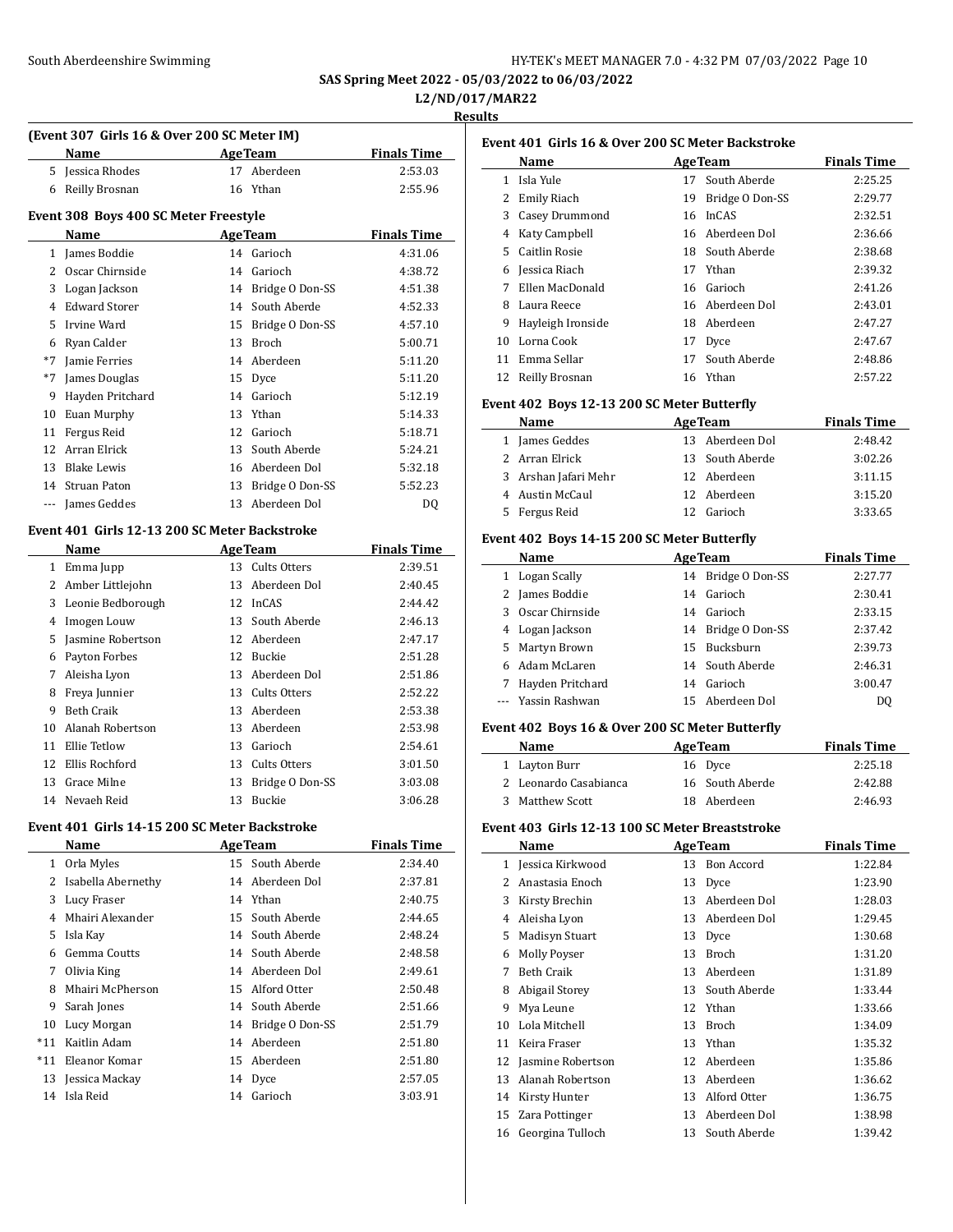**SAS Spring Meet 2022 - 05/03/2022 to 06/03/2022**

# **L2/ND/017/MAR22 <u>esults</u>**

|                       | (Event 403 Girls 12-13 100 SC Meter Breaststroke)           |    |                    |                    |
|-----------------------|-------------------------------------------------------------|----|--------------------|--------------------|
|                       | Name                                                        |    | <b>AgeTeam</b>     | <b>Finals Time</b> |
|                       | 17 Katie Walber                                             |    | 13 Bridge O Don-SS | 1:40.06            |
|                       | 18 Summer Mo                                                |    | 13 South Aberde    | 1:40.51            |
|                       | --- Katy Tweedie                                            |    | 12 Garioch         | DQ                 |
|                       | Event 403 Girls 14-15 100 SC Meter Breaststroke<br>Name     |    | <b>Age Team</b>    | <b>Finals Time</b> |
| $\mathbf{1}$          | Alyssa Goodbrand                                            |    | 15 Ythan           | 1:19.27            |
| $\mathbf{2}$          | Eilidh Gault                                                |    | 15 Ythan           | 1:22.17            |
| 3                     | Eden Fraser                                                 |    | 14 Dyce            | 1:23.01            |
| 4                     | Sara Wood                                                   |    | 14 Ythan           | 1:23.17            |
| 5                     | Leah Payton                                                 |    | 14 Ythan           | 1:25.44            |
| 6                     | Sara Martin                                                 |    | 15 South Aberde    | 1:26.01            |
| 7                     | Rebecca Batchelor                                           |    | 15 South Aberde    | 1:26.82            |
|                       |                                                             |    | 15 Bon Accord      |                    |
| 8<br>9                | Penny Irvine<br>Skye Clarke                                 |    | 15 South Aberde    | 1:27.28            |
| 10                    | Lucy Fraser                                                 |    | 14 Ythan           | 1:28.89<br>1:30.55 |
| 11                    | <b>Gemma Coutts</b>                                         |    | 14 South Aberde    | 1:30.95            |
| 12                    | Faye Hunter                                                 |    | 15 InCAS           | 1:31.21            |
| 13                    | Lia Kari                                                    |    | 14 South Aberde    | 1:31.24            |
| 14                    | Mhairi McPherson                                            | 15 | Alford Otter       | 1:31.74            |
| 15                    | Eleanor Komar                                               |    | 15 Aberdeen        | 1:31.86            |
| 16                    | Louise Brewis                                               |    | 15 South Aberde    |                    |
| 17                    |                                                             |    | 14 Aberdeen Dol    | 1:32.73            |
|                       | Ailsa Clubb                                                 |    |                    | 1:32.80            |
| 18                    | Libby Fawns                                                 |    | 14 Dyce            | 1:33.11            |
| 19                    | Isla Reid                                                   |    | 14 Garioch         | 1:33.54            |
| 20                    | Evie Graham                                                 |    | 14 InCAS           | 1:33.74            |
| 21                    | Nicole Reid                                                 |    | 14 Broch           | 1:33.77            |
|                       | 22 Amy Coutts                                               |    | 15 South Aberde    | 1:34.85            |
|                       | Event 403 Girls 16 & Over 100 SC Meter Breaststroke<br>Name |    | <b>Age Team</b>    | <b>Finals Time</b> |
|                       | 1 Carly Fraser                                              |    | 29 Aberdeen Dol    | 1:15.89            |
|                       | 2 Emma Simpson                                              |    | 18 Broch           | 1:19.70            |
| 3                     | Natalie Bruce                                               |    | 16 Broch           | 1:21.43            |
| 4                     | Hannah Morrison                                             |    | 16 South Aberde    | 1:24.63            |
| 5                     | Sarah Kay                                                   |    | 16 South Aberde    | 1:25.06            |
| 6                     | Eilidh McKelvie                                             |    | 16 InCAS           | 1:25.36            |
|                       | 7 Sophie Ingram                                             |    | 17 InCAS           | 1:26.53            |
| 8                     | Elise Beattie                                               | 17 | South Aberde       | 1:26.87            |
| 9                     | Charlotte Petrie                                            |    | 16 South Aberde    | 1:27.96            |
| 10                    | Laura Reece                                                 |    | 16 Aberdeen Dol    | 1:28.70            |
| 11                    | Ellen MacDonald                                             |    | 16 Garioch         | 1:32.42            |
| 12                    | Emma Sellar                                                 |    | 17 South Aberde    | 1:34.32            |
|                       | Event 404 Boys 12-13 100 SC Meter Freestyle                 |    |                    |                    |
|                       | Name                                                        |    | <b>AgeTeam</b>     | <b>Finals Time</b> |
| $\mathbf{1}$          | Aiden Bruce                                                 |    | 13 Aberdeen        | 1:01.24            |
| $\mathbf{2}^{\prime}$ | Arran Elrick                                                | 13 | South Aberde       | 1:04.73            |
|                       | 3 Owen Bichan                                               | 13 | South Aberde       | 1:05.06            |
| 4                     | Kiren Brown                                                 |    | 13 Aberdeen        | 1:05.67            |
|                       | Nebi Senguler                                               |    | 12 Wick            | 1:07.16            |
| 5                     |                                                             |    |                    |                    |
| 6                     | Kai Fearn                                                   |    | 12 South Aberde    | 1:07.23            |

 James Aberdein 13 South Aberde 1:08.18 George Hodgkinson 13 Cults Otters 1:09.02 Glenn Liversedge 12 South Aberde 1:09.82

| 11 Fergus Reid        | 12 Garioch      | 1:10.69 |
|-----------------------|-----------------|---------|
| 12 Arshan Jafari Mehr | 12 Aberdeen     | 1:11.79 |
| 13 Ethan Abernethy    | 12 Aberdeen Dol | 1:11.93 |

## **Event 404 Boys 14-15 100 SC Meter Freestyle**

|    | Name                  |    | <b>AgeTeam</b>  | <b>Finals Time</b> |
|----|-----------------------|----|-----------------|--------------------|
| 1  | Dean Fearn            |    | 14 Aberdeen Dol | 55.70              |
| 2  | Matthew McMillan      | 15 | <b>InCAS</b>    | 56.00              |
| 3  | Torin Liversedge      | 14 | South Aberde    | 56.28              |
| 4  | Andrew Smitton        | 15 | South Aberde    | 59.37              |
| 5  | James Boddie          | 14 | Garioch         | 59.47              |
| 6  | Archie Smith          | 15 | Aberdeen Dol    | 59.79              |
| 7  | Jake Cadger           | 15 | Ythan           | 1:00.01            |
| 8  | Martyn Brown          | 15 | Bucksburn       | 1:00.55            |
| 9  | Greig Simpson         | 14 | Dyce            | 1:00.56            |
| 10 | Dan Hall              | 15 | Bridge O Don-SS | 1:00.64            |
| 11 | Oscar Shulayev-Barnes | 15 | Aberdeen Dol    | 1:02.30            |
| 12 | Ruaridh MacIver       | 14 | South Aberde    | 1:02.86            |
| 13 | Adam McLaren          | 14 | South Aberde    | 1:03.07            |
| 14 | Irvine Ward           | 15 | Bridge O Don-SS | 1:03.09            |
| 15 | <b>Ben Paton</b>      | 14 | Bridge O Don-SS | 1:03.24            |
| 16 | Oscar Chirnside       | 14 | Garioch         | 1:04.35            |
|    |                       |    |                 |                    |

## **Event 404 Boys 16 & Over 100 SC Meter Freestyle**

|     | Name                |    | <b>AgeTeam</b>  | <b>Finals Time</b> |
|-----|---------------------|----|-----------------|--------------------|
| 1   | Robert Bryce        | 27 | Aberdeen Dol    | 51.85              |
|     | 2 Logan Ward        | 17 | Bridge 0 Don-SS | 56.46              |
| 3   | Layton Burr         | 16 | Dyce            | 57.44              |
| 4   | Chris Ferguson      |    | 40 Aberdeen Dol | 57.88              |
| 5.  | Jack Lorimer        |    | 16 Ythan        | 58.15              |
| 6   | William Komar       | 17 | Aberdeen        | 58.80              |
| 7   | Charlie McLaren     | 16 | South Aberde    | 59.61              |
| 8   | Matthew Scott       |    | 18 Aberdeen     | 59.71              |
| 9   | Calum Cairney       |    | 16 Ythan        | 1:02.36            |
| 10  | Jake Mackenzie      |    | 16 Cults Otters | 1:02.91            |
| 11  | Leonardo Casabianca | 16 | South Aberde    | 1:03.35            |
| 12. | Michael Smith       | 19 | Aberdeen Dol    | 1:05.65            |
| 13  | Nathaniel Inkson    | 17 | Aberdeen Dol    | 1:10.37            |

## **Event 405 Girls 50 SC Meter Freestyle**

|    | Name               |    | <b>AgeTeam</b>    | <b>Finals Time</b> |
|----|--------------------|----|-------------------|--------------------|
| 1  | Isla Yule          | 17 | South Aberde      | 27.85              |
| 2  | Natalie Bruce      | 16 | Broch             | 28.22              |
| 3  | Isabella Abernethy | 14 | Aberdeen Dol      | 28.29              |
| 4  | Faith Yuda         | 17 | Aberdeen Dol      | 28.60              |
| 5  | Maya Reynard       | 17 | Aberdeen Dol      | 29.00              |
| 6  | Jessica Beaton     | 15 | Aberdeen Dol      | 29.13              |
| 7  | Sophie Adair       | 16 | South Aberde      | 29.18              |
| 8  | Melana Louw        | 16 | South Aberde      | 29.38              |
| 9  | <b>Emily Riach</b> | 19 | Bridge O Don-SS   | 29.49              |
| 10 | Emma Simpson       | 18 | Broch             | 29.55              |
| 11 | Caitlin Rosie      | 18 | South Aberde      | 29.57              |
| 12 | Kirsty Brechin     | 13 | Aberdeen Dol      | 29.61              |
| 13 | Hannah Morrison    | 16 | South Aberde      | 29.66              |
| 14 | Casey Drummond     | 16 | <b>InCAS</b>      | 29.70              |
| 15 | Jessica Kirkwood   | 13 | <b>Bon Accord</b> | 29.72              |
| 16 | Elise Beattie      | 17 | South Aberde      | 29.76              |
| 17 | Amber Littlejohn   | 13 | Aberdeen Dol      | 29.80              |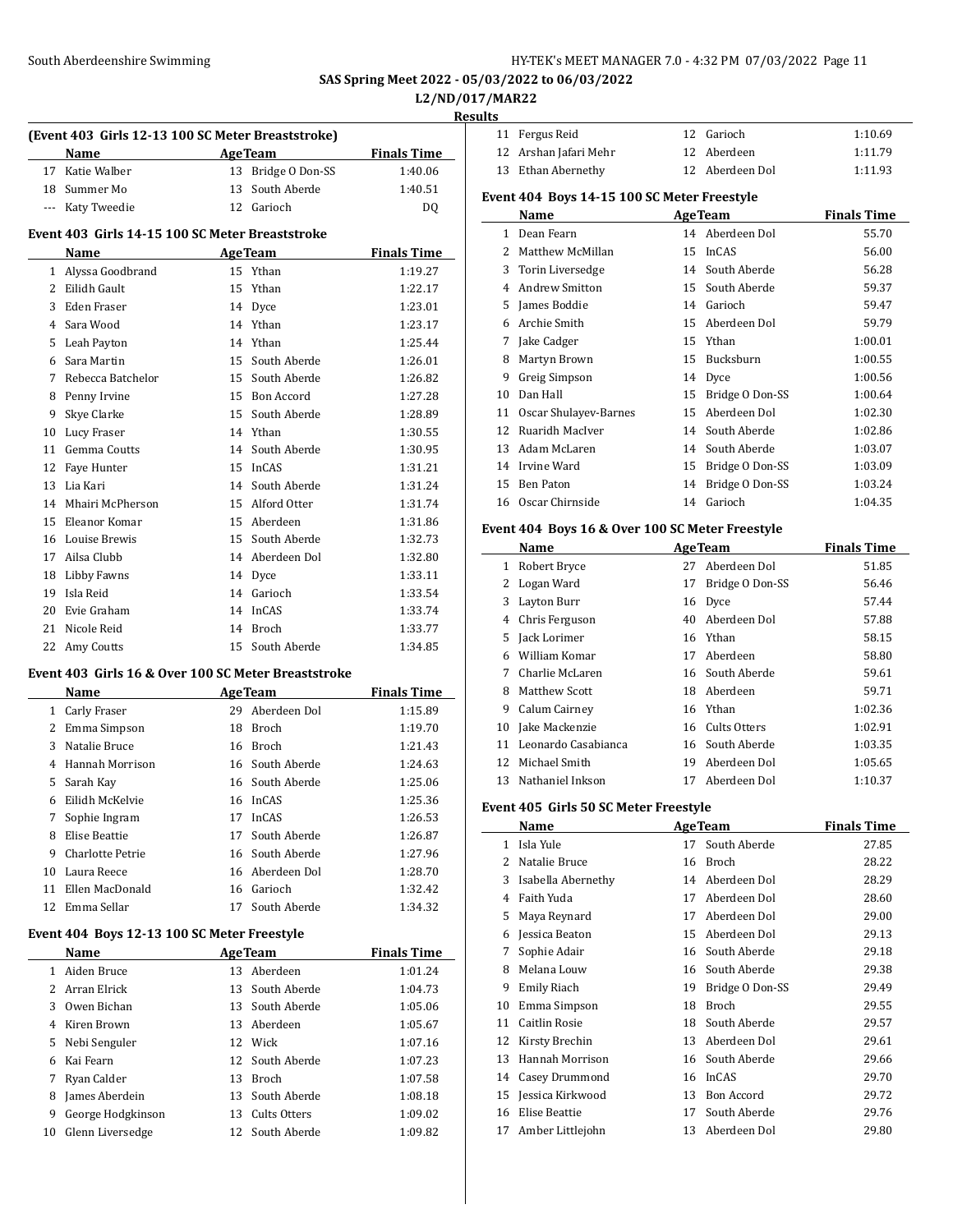**SAS Spring Meet 2022 - 05/03/2022 to 06/03/2022**

**L2/ND/017/MAR22 Results**

|       | (Event 405 Girls 50 SC Meter Freestyle) |    |                   |                    |  |  |  |
|-------|-----------------------------------------|----|-------------------|--------------------|--|--|--|
|       | Name                                    |    | <b>AgeTeam</b>    | <b>Finals Time</b> |  |  |  |
| 18    | Alice Hall                              | 15 | South Aberde      | 29.88              |  |  |  |
| 19    | Eilidh Gault                            | 15 | Ythan             | 29.99              |  |  |  |
| $*20$ | Erin Currie                             | 15 | Ythan             | 30.00              |  |  |  |
| $*20$ | Orla Myles                              | 15 | South Aberde      | 30.00              |  |  |  |
| 22    | Katy Campbell                           | 16 | Aberdeen Dol      | 30.01              |  |  |  |
| 23    | Olivia King                             | 14 | Aberdeen Dol      | 30.13              |  |  |  |
| 24    | Rebecca Batchelor                       | 15 | South Aberde      | 30.16              |  |  |  |
| 25    | Alyssa Goodbrand                        | 15 | Ythan             | 30.20              |  |  |  |
| 26    | Ruth Bryce                              | 25 | Aberdeen Dol      | 30.29              |  |  |  |
| 27    | Natalia Szczesna                        | 15 | Aberdeen Dol      | 30.33              |  |  |  |
| 28    | Eilidh McKelvie                         | 16 | <b>InCAS</b>      | 30.47              |  |  |  |
| 29    | Leonie Bedborough                       | 12 | <b>InCAS</b>      | 30.56              |  |  |  |
| 30    | Ailsa Clubb                             | 14 | Aberdeen Dol      | 30.63              |  |  |  |
| 31    | Sophie Ingram                           | 17 | <b>InCAS</b>      | 30.68              |  |  |  |
| 32    | Faye Hunter                             | 15 | <b>InCAS</b>      | 30.77              |  |  |  |
| 33    | Talia Williamson                        | 14 | South Aberde      | 30.94              |  |  |  |
| 34    | Penny Irvine                            | 15 | <b>Bon Accord</b> | 31.05              |  |  |  |
| 35    | Chiara Tan                              | 16 | Aberdeen          | 31.08              |  |  |  |
| 36    | Lucy Morgan                             | 14 | Bridge O Don-SS   | 31.18              |  |  |  |
| 37    | Grace McPherson                         | 14 | Aberdeen Dol      | 31.23              |  |  |  |
| 38    | Aleisha Lyon                            | 13 | Aberdeen Dol      | 31.27              |  |  |  |
| *39   | Natalia Chociaj                         | 18 | Aberdeen Dol      | 31.31              |  |  |  |
| *39   | Imogen Louw                             | 13 | South Aberde      | 31.31              |  |  |  |
| 41    | Lucy Fraser                             | 14 | Ythan             | 31.36              |  |  |  |
| 42    | Reilly Brosnan                          | 16 | Ythan             | 31.39              |  |  |  |
| 43    | Mya Leune                               | 12 | Ythan             | 31.46              |  |  |  |
| 44    | Eden Fraser                             | 14 | Dyce              | 31.69              |  |  |  |
| 45    | Skye Clarke                             | 15 | South Aberde      | 31.72              |  |  |  |
| 46    | Leah Payton                             | 14 | Ythan             | 31.85              |  |  |  |
| 47    | Isla Kay                                | 14 | South Aberde      | 32.07              |  |  |  |
| 48    | Sara Martin                             | 15 | South Aberde      | 32.12              |  |  |  |
| 49    | Ellen MacDonald                         | 16 | Garioch           | 32.17              |  |  |  |
| 50    | Lorna Cook                              | 17 | Dyce              | 32.53              |  |  |  |
| 51    | Hayleigh Ironside                       | 18 | Aberdeen          | 32.68              |  |  |  |
| 52    | Payton Forbes                           | 12 | Buckie            | 32.84              |  |  |  |

# **Event 406 Boys 50 SC Meter Backstroke**

 $\overline{a}$ 

|    | Name                  |    | <b>Age Team</b> | <b>Finals Time</b> |
|----|-----------------------|----|-----------------|--------------------|
| 1  | Dean Fearn            |    | 14 Aberdeen Dol | 26.93              |
| 2  | Jack Lorimer          | 16 | Ythan           | 29.09              |
| 3  | Torin Liversedge      | 14 | South Aberde    | 29.43              |
| 4  | Logan Ward            | 17 | Bridge O Don-SS | 29.62              |
| 5  | Matthew McMillan      | 15 | <b>InCAS</b>    | 29.74              |
| 6  | Niall McLeod          | 28 | Aberdeen Dol    | 29.83              |
| 7  | Archie Smith          | 15 | Aberdeen Dol    | 30.33              |
| 8  | Charlie McLaren       | 16 | South Aberde    | 30.37              |
| 9  | Logan Jackson         | 14 | Bridge O Don-SS | 30.74              |
| 10 | <b>Andrew Smitton</b> | 15 | South Aberde    | 30.91              |
| 11 | Jake Cadger           | 15 | Ythan           | 31.23              |
| 12 | Logan Scally          | 14 | Bridge O Don-SS | 31.32              |
| 13 | Calum Cairney         | 16 | Ythan           | 31.91              |
| 14 | Jake Mackenzie        | 16 | Cults Otters    | 31.92              |
| 15 | Dan Hall              | 15 | Bridge O Don-SS | 31.93              |
| 16 | James Geddes          | 13 | Aberdeen Dol    | 31.96              |
| 17 | Irvine Ward           | 15 | Bridge O Don-SS | 32.68              |
|    |                       |    |                 |                    |

| 18  | Ruaridh MacIver       | 14 | South Aberde        | 32.89 |
|-----|-----------------------|----|---------------------|-------|
| 19  | Oscar Shulayev-Barnes | 15 | Aberdeen Dol        | 33.04 |
| 20  | James Boddie          | 14 | Garioch             | 33.06 |
| 21  | Oscar Chirnside       | 14 | Garioch             | 33.40 |
| 22  | <b>Edward Storer</b>  | 14 | South Aberde        | 33.43 |
| 23  | Vilmos Ratkos         | 14 | South Aberde        | 33.49 |
| 24  | Michael Smith         | 19 | Aberdeen Dol        | 33.54 |
| 25  | Adam McLaren          | 14 | South Aberde        | 33.86 |
| 26  | Kai Fearn             | 12 | South Aberde        | 33.89 |
| 27  | Daniel Salamibakhsh   | 14 | <b>Cults Otters</b> | 34.15 |
| 28  | Nathaniel Inkson      | 17 | Aberdeen Dol        | 34.17 |
| 29  | Owen Bichan           | 13 | South Aberde        | 34.87 |
| 30  | Nebi Senguler         | 12 | Wick                | 34.97 |
| 31  | Glenn Liversedge      | 12 | South Aberde        | 35.08 |
| 32  | Yassin Rashwan        | 15 | Aberdeen Dol        | 35.09 |
| 33  | Theo Adebo            | 13 | Cults Otters        | 35.17 |
| 34  | Ryan Calder           | 13 | Broch               | 35.55 |
| 35  | Leonardo Casabianca   | 16 | South Aberde        | 35.62 |
| 36  | <b>Blake Lewis</b>    | 16 | Aberdeen Dol        | 36.03 |
| 37  | James Aberdein        | 13 | South Aberde        | 36.08 |
| 38  | Fergus Reid           | 12 | Garioch             | 37.80 |
| --- | Greig Simpson         | 14 | Dyce                | DQ    |

## **Event 407 Girls 400 SC Meter IM**

|    | Name             |    | <b>AgeTeam</b> | <b>Finals Time</b> |
|----|------------------|----|----------------|--------------------|
| 1  | Alyssa Goodbrand | 15 | Ythan          | 5:23.90            |
| 2  | Carly Fraser     | 29 | Aberdeen Dol   | 5:32.03            |
| 3  | Ellen MacDonald  | 16 | Garioch        | 5:41.59            |
| 4  | Jessica Smith    | 14 | Aberdeen Dol   | 5:41.65            |
| 5  | Emma Jupp        | 13 | Cults Otters   | 5:43.40            |
| 6  | Erin Currie      | 15 | Ythan          | 5:44.23            |
| 7  | Charlotte Petrie | 16 | South Aberde   | 5:54.45            |
| 8  | Morgan Higgins   | 13 | Dyce           | 5:57.15            |
| 9  | Madisyn Stuart   | 13 | Dyce           | 5:57.37            |
| 10 | Isla Kay         | 14 | South Aberde   | 5:57.48            |
| 11 | Imogen Louw      | 13 | South Aberde   | 5:58.11            |
| 12 | Payton Forbes    | 12 | Buckie         | 6:05.52            |
| 13 | Isla Reid        | 14 | Garioch        | 6:07.68            |
| 14 | Ellie Tetlow     | 13 | Garioch        | 6:07.93            |
| 15 | Lia Kari         | 14 | South Aberde   | 6:12.24            |
| 16 | Libby Fawns      | 14 | Dyce           | 6:23.69            |
| 17 | Louise Brewis    | 15 | South Aberde   | 6:36.42            |
| 18 | Katy Tweedie     | 12 | Garioch        | 6:40.70            |
| 19 | Ruby Hasnip      | 16 | South Aberde   | 6:59.47            |
|    |                  |    |                |                    |

# **Event 408 Mixed 200 SC Meter Freestyle Relay**

| Team                      | Relav                   | <b>Finals Time</b> |
|---------------------------|-------------------------|--------------------|
| Aberdeen Dol              | A                       | 1:45.02            |
| 1) Robert Bryce M27       | 2) Dean Fearn M14       |                    |
| 3) Faith Yuda W17         | 4) Maya Reynard W17     |                    |
| 2 South Aberde            | A                       | 1:48.74            |
| 1) Charlie McLaren M16    | 2) Caitlin Rosie W18    |                    |
| 3) Isla Yule W17          | 4) Torin Liversedge M14 |                    |
| 3 Aberdeen Dol            | В                       | 1:49.44            |
| 1) Chris Ferguson M40     | 2) Niall McLeod M28     |                    |
| 3) Isabella Abernethy W14 | 4) Ruth Bryce W25       |                    |
|                           |                         |                    |